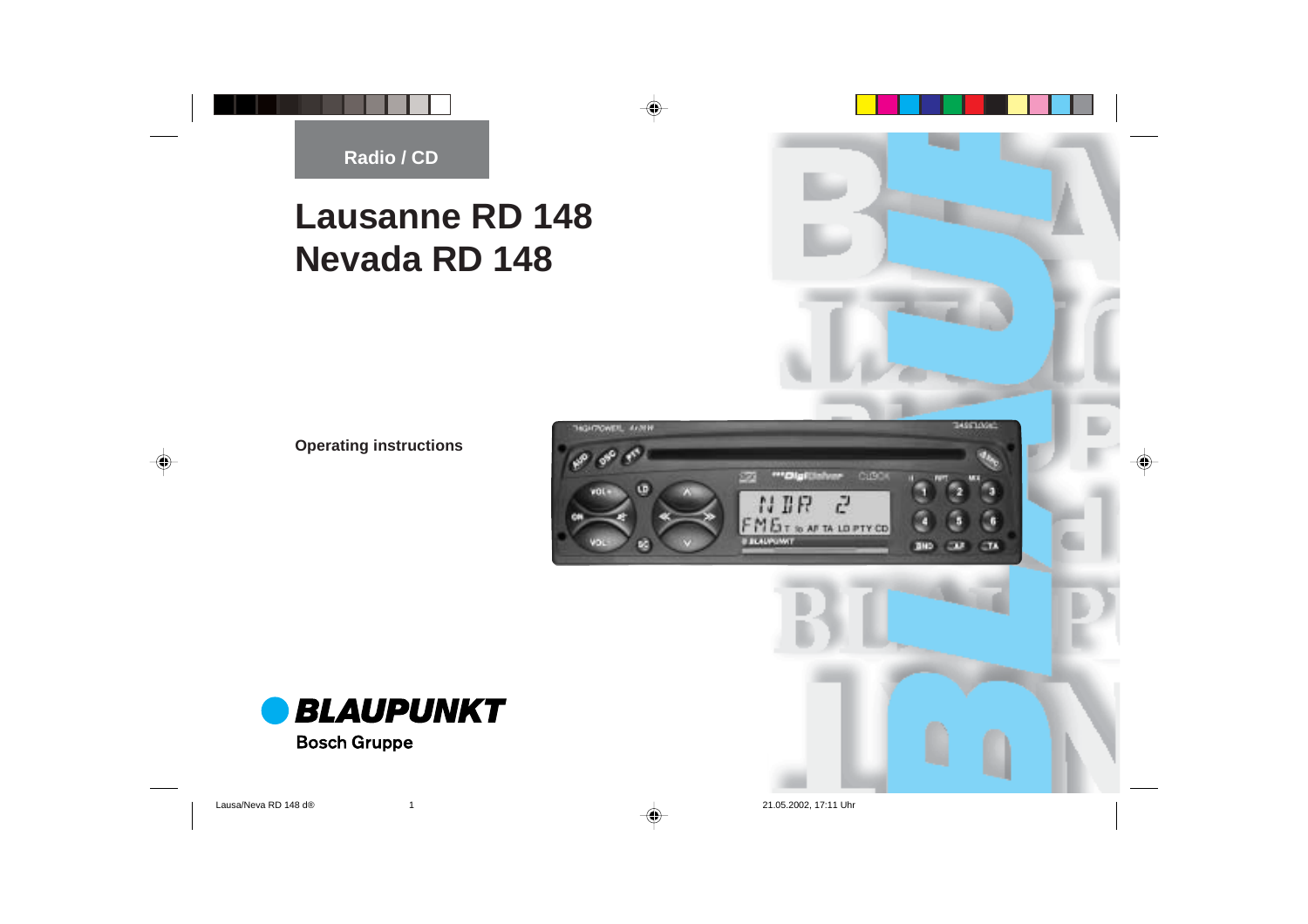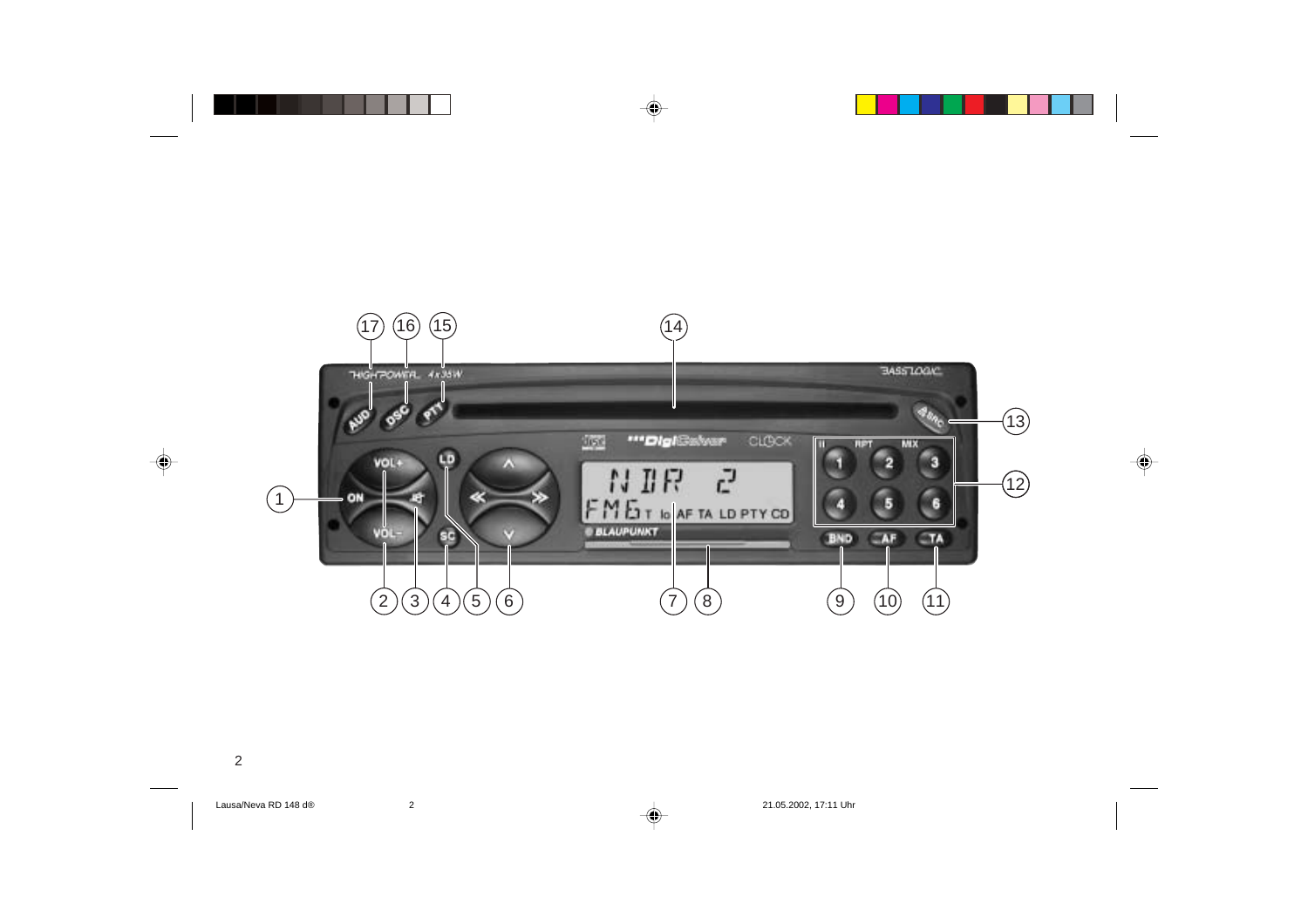| <b>Contents</b>                                                                                                                                                                                                                                                                                                                                                                                                                                                                                                                                              |                                                                                                                                                                                                                                                                                                                                                                                                                                                                                                                                                                                                                                                                                            |                                                                                                                                                                                                                                                                                                                                                                                          |
|--------------------------------------------------------------------------------------------------------------------------------------------------------------------------------------------------------------------------------------------------------------------------------------------------------------------------------------------------------------------------------------------------------------------------------------------------------------------------------------------------------------------------------------------------------------|--------------------------------------------------------------------------------------------------------------------------------------------------------------------------------------------------------------------------------------------------------------------------------------------------------------------------------------------------------------------------------------------------------------------------------------------------------------------------------------------------------------------------------------------------------------------------------------------------------------------------------------------------------------------------------------------|------------------------------------------------------------------------------------------------------------------------------------------------------------------------------------------------------------------------------------------------------------------------------------------------------------------------------------------------------------------------------------------|
|                                                                                                                                                                                                                                                                                                                                                                                                                                                                                                                                                              |                                                                                                                                                                                                                                                                                                                                                                                                                                                                                                                                                                                                                                                                                            |                                                                                                                                                                                                                                                                                                                                                                                          |
| Important notes  35<br>What you need to know  35<br><b>KeyCard theft protection</b><br>Removing the KeyCard  36<br>"Training" a second KeyCard/<br>Replacing a KeyCard 36<br>Displaying the radio pass data  37<br>Short Additional Memory (S.A.M.)  37<br>Turn On Message (T.O.M.)  37<br>Optical indication for extra theft<br>Care of your KeyCard  37<br>Selecting the operating mode 38<br>Radio operation with RDS  38<br>AF - Alternative frequency  38<br>REG - regional programme  38<br>Selecting a waveband  39<br>Manual tuning with << >><br>39 | Automatically storing the strongest<br>Recalling stored stations  40<br>Scanning stored stations with<br>Scanning stations with Radio Scan  41<br>Changing the scan time 41<br>Selecting the seek tuning sensitivity  41<br>Switching from stereo to mono (FM)  41<br>PTY - Programme Type 41<br>Switching PTY on/off  41<br>Checking the programme type of<br>Displaying the selected programme<br>Selecting a programme type  42<br>Storing programme types 43<br>Scanning stations with PTY SCAN  43<br><b>Traffic programme station</b><br>reception with RDS-EON  44<br>Traffic announcement priority on/off  44<br>Switching the warning beep off  45<br>Automatic seek tuning start | Switching to CD operation  46<br>Displaying the clock  48<br>Correcting the clock after the power<br>Deactivating the hour correction<br>Setting the equaliser 49<br>Notes on making the settings  49<br>Setting recommendations on the<br>Assistance in setting your equaliser 50<br>DSC programming  51<br>Overview of the DSC factory settings  53<br>Blaupunkt telephone hotline  53 |
| Scrolling through the broadcasting<br>networks (FM only)  39<br>Switching between the memory banks                                                                                                                                                                                                                                                                                                                                                                                                                                                           | Adjusting the volume for traffic<br>announcements and the warning beep 45                                                                                                                                                                                                                                                                                                                                                                                                                                                                                                                                                                                                                  |                                                                                                                                                                                                                                                                                                                                                                                          |

| Automatically storing the strongest                            |  |
|----------------------------------------------------------------|--|
| stations with Travelstore 40                                   |  |
| Recalling stored stations  40                                  |  |
| Scanning stored stations with                                  |  |
|                                                                |  |
| Scanning stations with Radio Scan  41                          |  |
| Changing the scan time 41                                      |  |
| Selecting the seek tuning sensitivity  41                      |  |
| Switching from stereo to mono (FM)  41                         |  |
| PTY - Programme Type 41                                        |  |
| Switching PTY on/off  41                                       |  |
|                                                                |  |
| Checking the programme type of                                 |  |
|                                                                |  |
| Displaying the selected programme                              |  |
|                                                                |  |
| Selecting a programme type  42                                 |  |
| Storing programme types 43                                     |  |
| Scanning stations with PTY SCAN  43                            |  |
|                                                                |  |
|                                                                |  |
| <b>Traffic programme station</b><br>reception with RDS-EON  44 |  |
|                                                                |  |
| Traffic announcement priority on/off  44                       |  |
|                                                                |  |
| Switching the warning beep off  45                             |  |
| Automatic seek tuning start                                    |  |
|                                                                |  |
|                                                                |  |
| Adjusting the volume for traffic                               |  |
| announcements and the warning beep 45                          |  |

| CD operation 46                                                    |  |
|--------------------------------------------------------------------|--|
| Switching to CD operation  46                                      |  |
|                                                                    |  |
|                                                                    |  |
|                                                                    |  |
|                                                                    |  |
|                                                                    |  |
|                                                                    |  |
|                                                                    |  |
| Displaying the clock  48                                           |  |
| Correcting the clock after the power                               |  |
| has been disconnected 48                                           |  |
| Deactivating the hour correction                                   |  |
|                                                                    |  |
| △ Warning note  48                                                 |  |
| Setting the equaliser  49                                          |  |
|                                                                    |  |
| Notes on making the settings  49<br>Setting recommendations on the |  |
|                                                                    |  |
| Assistance in setting your equaliser 50                            |  |
| DSC programming  51                                                |  |
| Overview of the DSC factory settings  53                           |  |
| Specifications  53                                                 |  |
| Blaupunkt telephone hotline  53                                    |  |

# **ENGLISH DEUTSCH**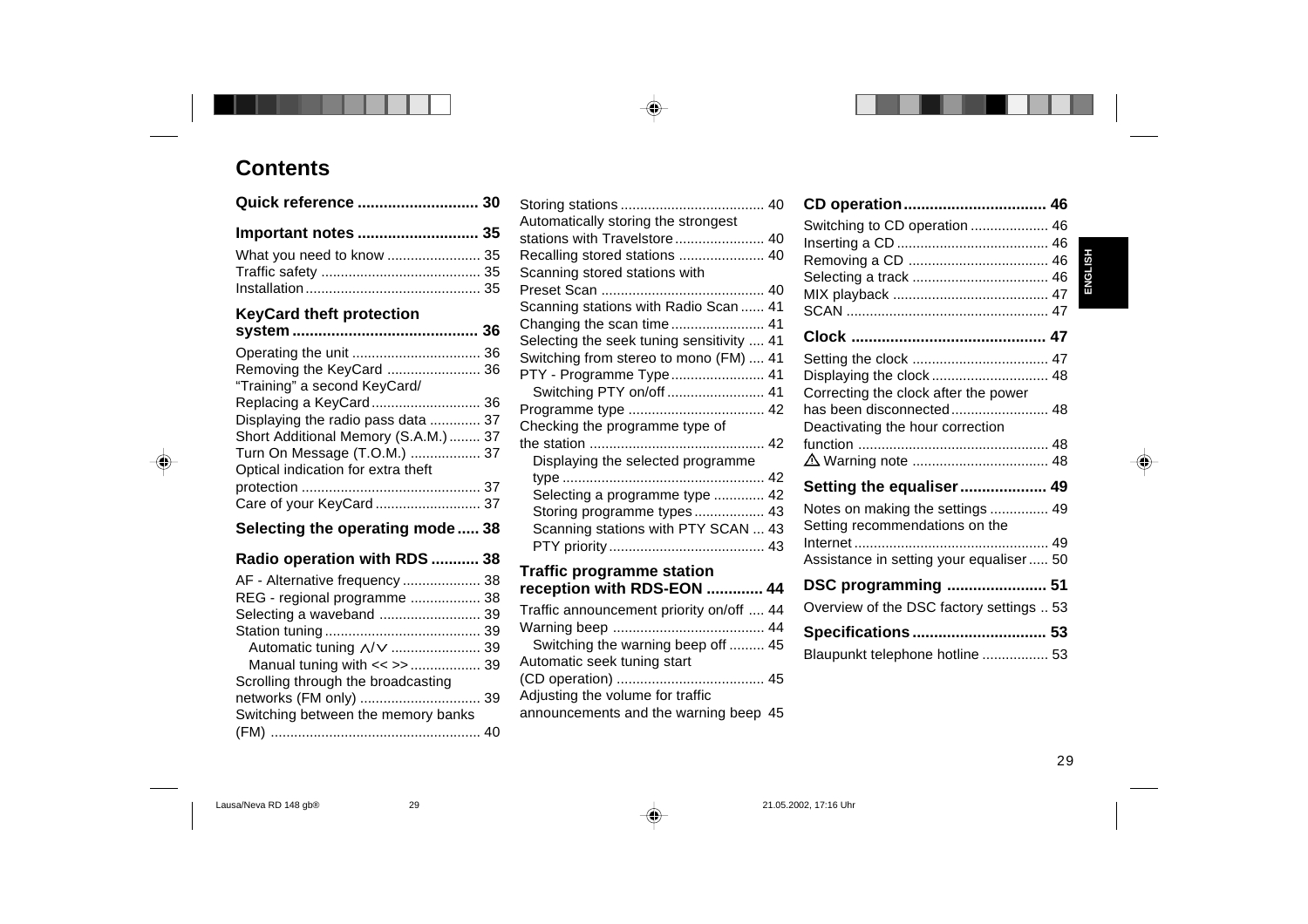# **Quick reference**

#### 1 **Switching on/off with the buttons:**

Press one of the buttons illustrated here after you have inserted the Key-Card.

The unit will play at the pre-adjusted volume.



#### **Switching on/off with the KeyCard:**

The set is switched on or off by inserting or removing the KeyCard.

#### Note:

Be sure to read the information in the section on "KeyCard theft protection system".

#### **Switching on/off via the ignition:**

If the equipment has been connected correspondingly, the set can also be turned on and off with the vehicle ignition.

After the ignition has been switched off, a double beep tone will remind you that you should remove the KeyCard before leaving your vehicle.

#### **Switching on when the ignition is switched off:**

To keep on operating the set when the ignition is switched off (KeyCard is inserted), proceed as follows: Press **ON** after you hear the double

beep tone.

The unit will turn on.

To prevent the battery from going dead, the system will turn off automatically after it has played for one hour.

#### 2 **VOL+ / VOL-**

Alters the volume.

Each time the set is switched on, it will play at the pre-adjusted volume (VOL FIX).

You can also change the VOL FIX setting (see the section on "DSC programming").

③ **e d** 

Instantly mutes the volume.

Press the  $\sharp$  button to mute the volume immediately. "MUTE" will appear in the display.

Cancel the function by pressing button **⊄l** or **VOL**+.

If you press **VOL-**, the normal volume will be the same as the mute volume.

To programme the mute volume level, proceed as follows:

- •Set the desired volume.
- •Press  $\sharp$  for 2 seconds until you hear a beep.

Now this volume level is stored as your mute volume.

#### **Extra 【diunction**

Press to store settings made in the DSC menu.

## 4 **SC - Scan**

#### Radio operation

#### **Scan**

Press **SC** briefly -

"FM SCAN" will alternate with the abbreviated name of the scanned station in the display. The unit will scan all of the FM stations in the current reception range.

#### **Preset Scan**

Preset Scan cannot be started unless PTY has been switched off ("PTY" does not light up in the display). Press **SC** for approximately 2 seconds until you hear a beep.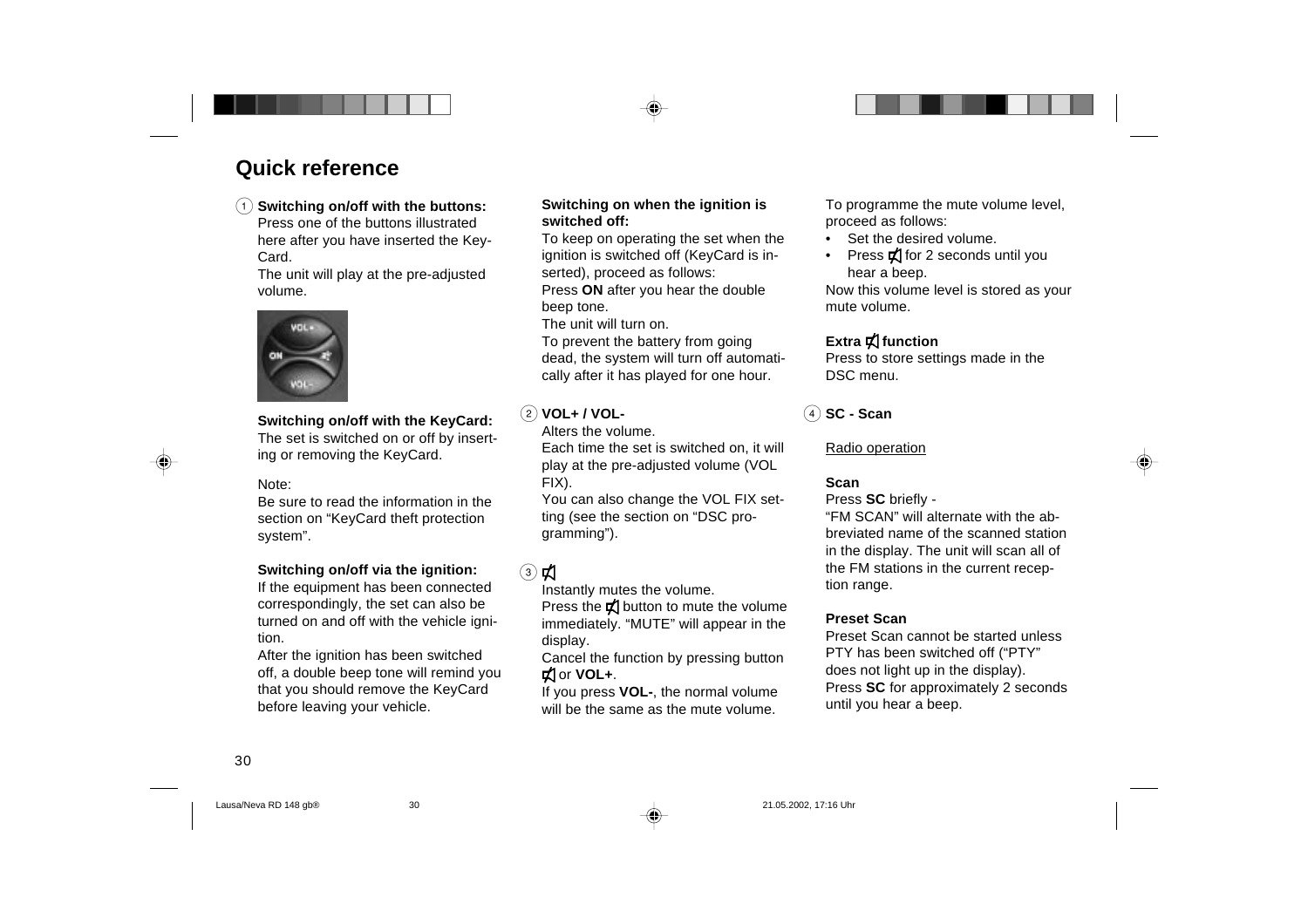<</>> To scroll through the station net-NDR 1, 2, 3, 4, N-JOY, FFN,

**ENGLISH DEUTSCH**

CD operation

For FM only:



 / **Track selection** Up **V** Down Press **y** once to go back to the beginning

works when AF is on,

**ANTENNE** 

of the current track.

- **Fast advance,** audible (CUE). Hold down >> as long as required.
- **Fast reverse,** audible (REVIEW). Hold down << as long as required.

#### **Extra rocker switch functions:**

Further setting functions with

- **AUD**  $\bigcirc$ **DSC MODE** @
- **PTY**
	- $15$

Requirement: The corresponding function must be activated.

#### 5 **LD - Loudness**

SCANY will alienate with the abbrevia the same of the same of the same of the same of the same of the same of the same of the same of the same of the same of the same of the same of the same of the same of the same of the When the car stereo is playing quietly. the Loudness function creates a more natural sound by boosting the low frequency range.

To switch Loudness on/off: Press **LD** briefly.

#### **Additional function: CLOCK**

If you select the clock function the current time will appear permanently in the display.

To switch the display mode: Press **LD** for approximately 2 seconds. The time will disappear from the dis-

play for approximately 8 seconds when you select a different function.

#### 6 **Rocker switch**

#### Radio operation



#### / **Station search**

Up Down

<</>> Up/Down in short intervals (for FM only when AF is off)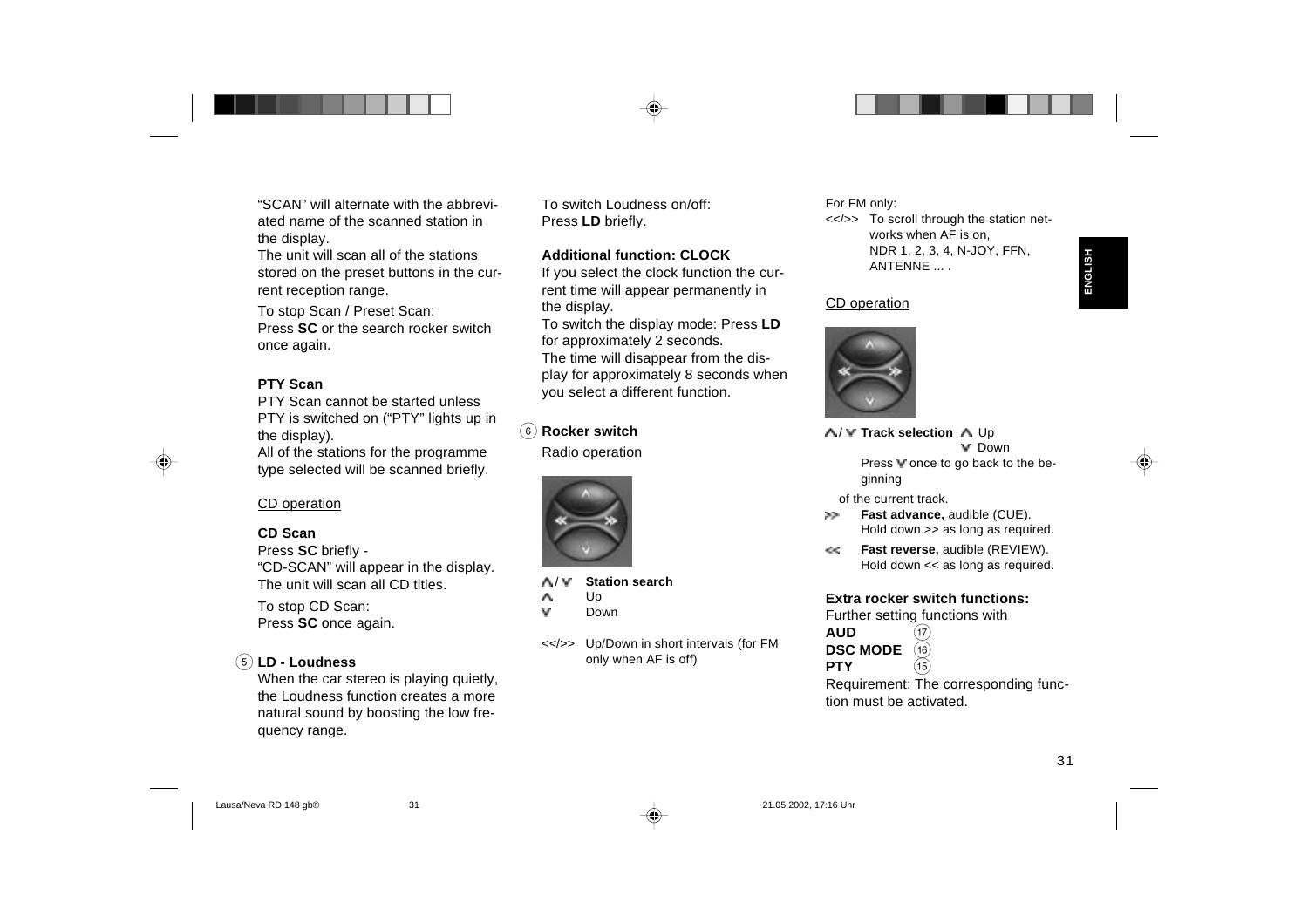#### 7 **Display**



a) NDR2 - Station name b) 1 : 52 - CD time (playback time) and number (CD number) c) 16:31 - Time d) FM - Waveband e) 6 - Preset button (1-6) f) I, II, T - Memory bank I, II or **Travelstore** g) lo - Seek tuning sensitivity h) AF - Alternative frequency for RDS operation i) T - Traffic programme (a traffic information station is playing) j) A - Priority for traffic information stations k) LD - Loudness is activated

- l) PTY Programme type function is activated m) CD - A CD is inserted in the unit
- n) T5 Track no. 5 is playing

#### 8 **KeyCard theft protection system**

To operate the set the KeyCard must be inserted first.



#### **Insert KeyCard**

When the KeyCard tongue is protruding out of the unit, insert the **KeyCard with the contact area facing up** into the slot in the middle of the area. If necessary, pull the KeyCard forward. Be sure to read the information in the section on "KeyCard theft protection system".

#### **Flashing KeyCard tongue**

When the radio is turned off and the KeyCard removed, the KeyCard tongue can be programmed to flash for optical theft protection. For more information see the section

on "DSC programming".

### 9 **BND**

Switches between the memory levels/ wavebands FMI, FMII, TS (Travelstore), M and L.

#### **Additional Travelstore function**

**Storing** the six stations with the strongest reception using **Travelstore**: Press **BND** until you hear a beep or "T--STORE" appears in the display.

## : **AF**

**A**lternative **F**requency during RDS operation:

When "AF" lights up in the display, the system will automatically search for a frequency offering better reception for the same RDS programme.

AF on/off: Press **AF** briefly.

Regional function on/off:

Press the **AF** button for approximately 2 seconds until you hear a beep. "REG ON" or "REG OFF" will appear in the display (see the section on REG - regional programme).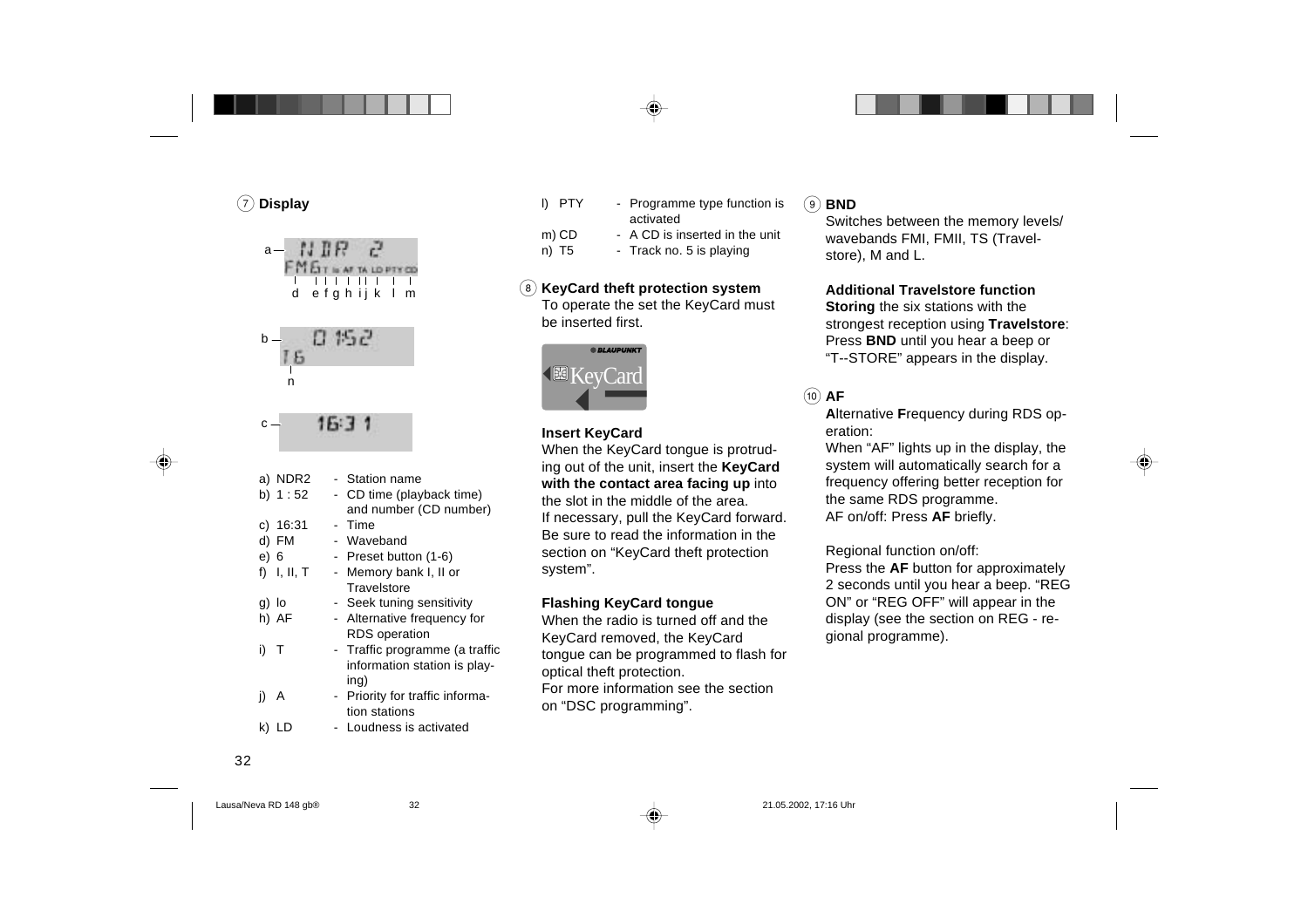#### ; **TA** ( **T**raffic **A**nnouncement)

When "T" lights up in the display, the radio is currently playing a traffic information station.

When "A" appears in the display, the priority for traffic stations has been activated.

You can only tune into those stations which broadcast traffic announcements.

Priority on/off: Press **TA**.

#### < **1, 2, 3, 4, 5, 6 - preset buttons**

#### Radio operation

On FM, you can store six stations for each of the memory banks I, II and "T". On MW/LW, you can store six stations each for each waveband.

**To store a station -** Press a preset button during radio operation and hold it down until the set resumes play after the muting and you hear a beep.

**To recall a station -** Select the desired waveband. On FM, adjust the corresponding memory bank and press the relevant preset button briefly.

#### **Extra function for preset buttons**

To store and recall a PTY programme type.

On FM, you can store and recall one programme type on/from each preset button when PTY is active ("PTY" lights up in the display).

#### CD operation

#### **1**/**II** - **Pause**

Switching Pause on/off: Press **1/II**. "CD PAUSE" will appear briefly in the display.

#### **2/RPT - Repeat**

Repeat track: Press **2/RPT**, "REPEAT" will appear briefly in the display and the track will repeat until **2/RPT** is pressed again. "RPT OFF" will then appear in the display.

#### **3/MIX -**

MIX plays the CD tracks in random order.

Switching MIX on/off:

Press **3/MIX** briefly.

The mode activated will appear briefly in the display: "MIX CD" or "MIX OFF".

# $(13) \triangleq \bullet$  **SRC**

**SRC** ( **S**ou**rc**e) When a CD is inserted you can switch between the different audio sources radio and CD.

#### **(Eject)**

Hold down the button for approximately 2 seconds and the CD will eject.

#### $(14)$  CD slot

When you insert a disc into the slot with the label side facing up, it will be pulled in automatically and transported to the playback position. CD playback switches on automatically.

#### ? **PTY** (**P**rogramme **Ty**pe)

In the PTY mode, the preset buttons become programme type buttons. With each preset you can select one programme type such as NEWS, SPORT, POP MUSIC, EDUCATE, etc. With the << >> rocker switch, it is possible to recall all of the PTY programme types as long as the PTY function has been activated ("PTY" will light up in the display).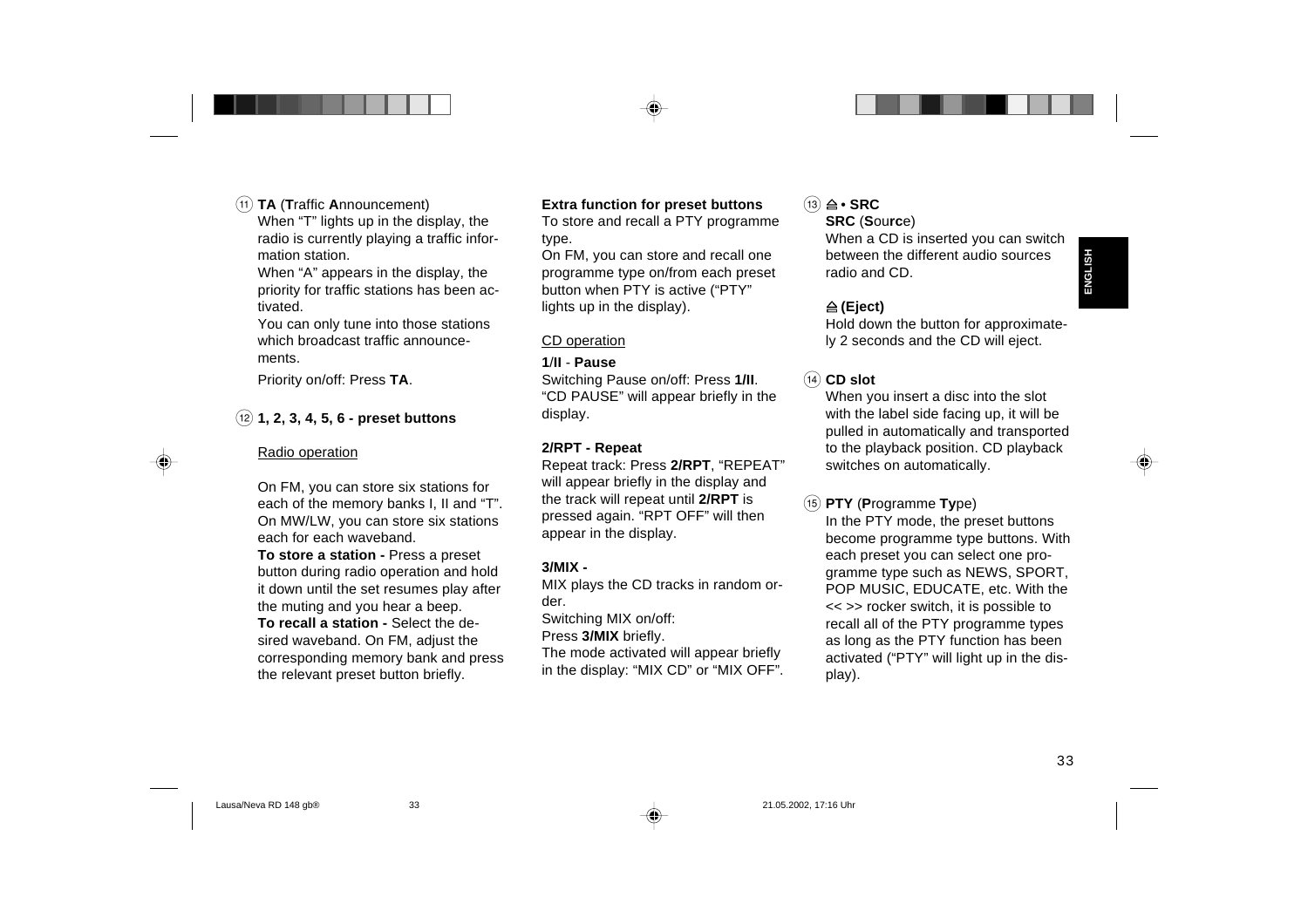@ **DSC** ( **D**irect **S**oftware **C**ontrol) Use the DSC function to customise certain programmable, basic settings to suit your personal needs and preferences. See the section on "DSC programming" for more information.

#### **G AUD**

#### **Adjusts the treble and bass frequencies.**

Different settings can be stored for FM, AM and CD.

To store the settings: Select the operating mode. Press **AUD** once and use the rocker switch to adjust the settings.

- Λ Treble +
- Treble ۹Ø
- -cc Bass –
- Bass + 304

Select the next operating mode and adjust the settings as desired.

#### **Setting the Balance (left/right) and the fader (front/rear).** Press **AUD** twice.

- A Fader front
- Fader rear ۹Ø
- Balance left  $<<$
- Balance right 399

The settings selected will appear in the display. The last setting will be stored automatically.

#### **Switching AUD off:**

Press the button once again briefly. If no changes are made within 8 seconds, the AUD mode will switch off automatically.

#### **Extra EQU ON/OFF function**

Switching the equaliser on/off: Press **AUD** for approximately 2 seconds. "EQU ON" or "EQU OFF" will appear briefly in the display.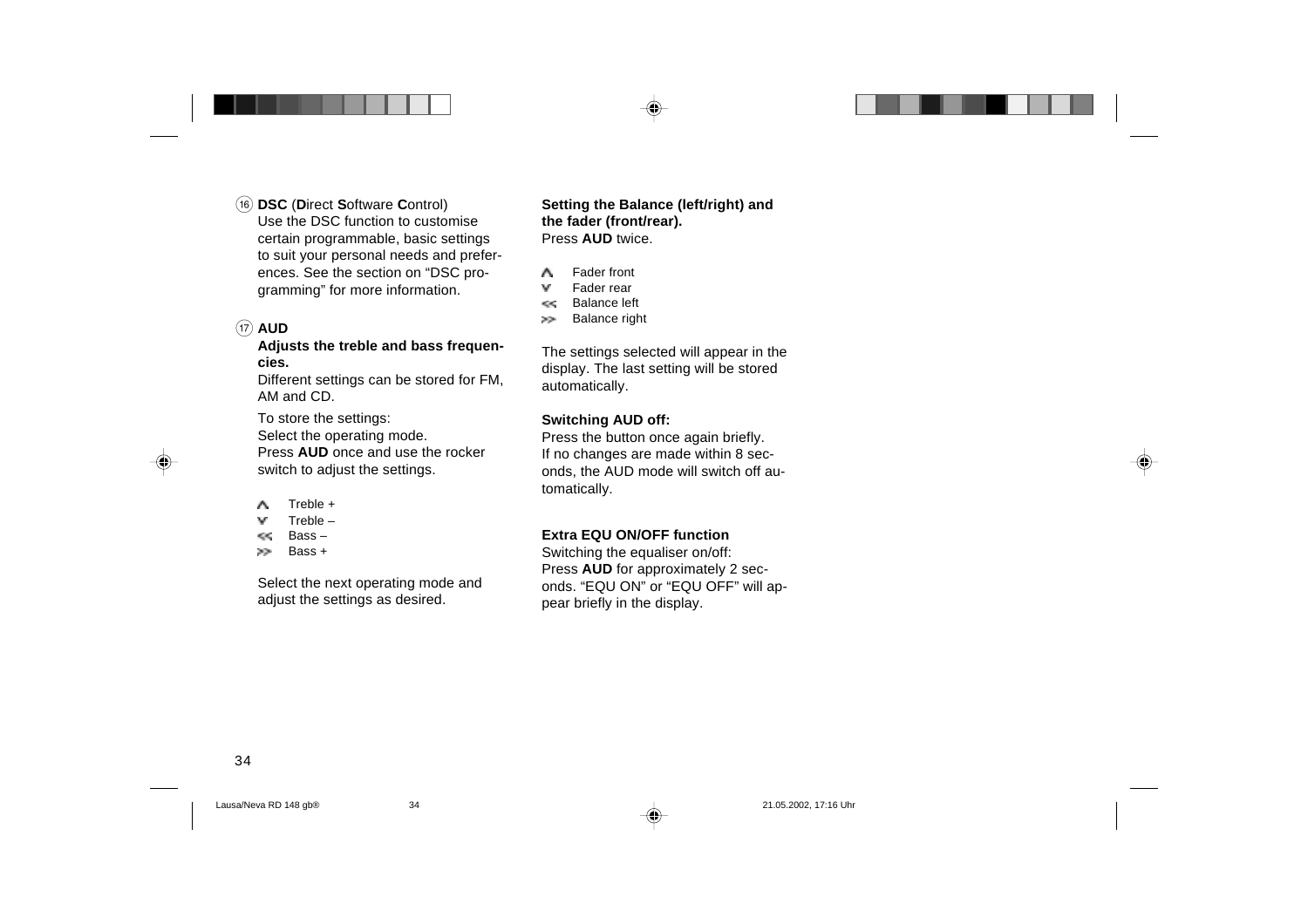# **ENGLISH DEUTSCH**

**IMportant notes to know**<br>
What you welong between the control plasse read if you would like to install your new carster-<br>
through the following information carefully.<br>
Traffic safety<br>
the following information carefully.<br>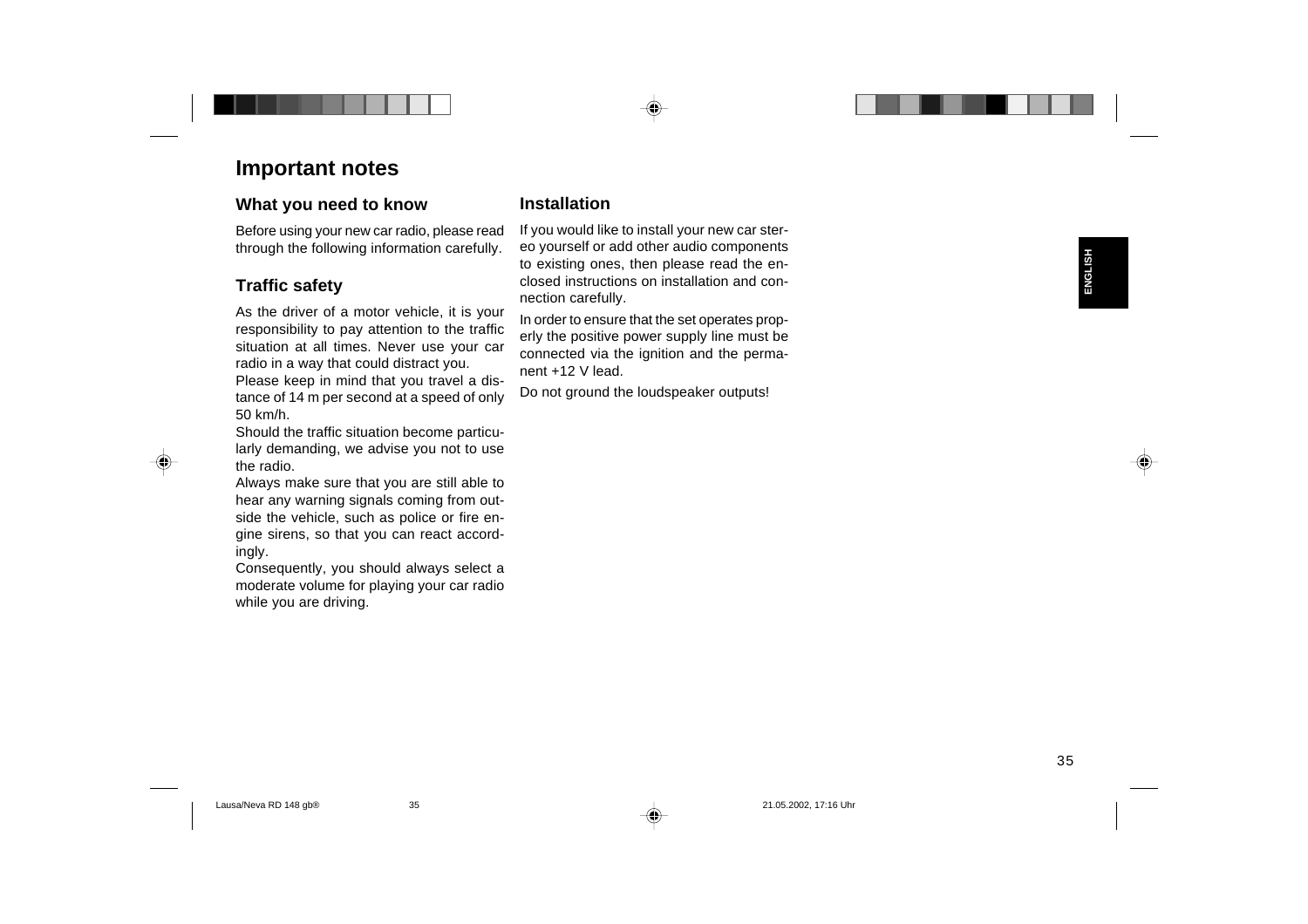# **KeyCard theft protection system**

This car radio includes one KeyCard as standard equipment, but it can also be operated with a second card.

If you have lost your KeyCard or if it was damaged, you can buy a new one from your specialised dealer.

If you use 2 KeyCards, the settings stored on the first card will be transferred to the second. However, you can store the following functions individually for each card:

Preset button assignments, bass, treble, balance and fader settings, Loudness, TA (traffic announcement volume), beep volume, LOW-EQ.

In addition, the settings which are activated before you switch the radio off, such as the waveband, station, TA priority, AF, REG ON/ OFF, SCANTIME, seek tuning sensitivity and VOL FIX will also remained stored.

This ensures that you will find your basic settings re-adjusted automatically as soon as you have inserted your KeyCard.

## **Operating the unit**

•Turn on the set.

With the KeyCard tongue protruding out of the unit, insert the **KeyCard** into the slot **with the contact area facing up** in the middle of the area.

The car radio is now ready for operation.

If a wrong KeyCard is inserted, then "CARD ERR" will appear in the display. In this case •please do not make any further adjustments.

The system will switch off by itself after ap-•proximately 10 seconds.

If another card type is inserted (e.g. phone or credit card), the display will show "WRONG KC" for approximately 2 seconds.

Remove the wrong card and insert the correct KeyCard.

After the display indications "CARD ERR" or "WRONG KC":

• Press **ON** to turn on the set.

## **Removing the KeyCard**

• Pull the KeyCard forward and remove it.

#### **"Training" a second KeyCard/ Replacing a KeyCard**

When the unit is operated with the first Key-Card, you can "train" a second one which can also be used with the set.

To "train" a second KeyCard:

- • Insert the first KeyCard and turn on the set.
- Press the **DSC** button and select "LEARN KC" by pressing  $\wedge/\vee$ .
- Press  $<<$  or  $>>$

The display will switch to "CHANGE".

• Remove the first KeyCard and insert the new one while "CHANGE" still appears in the display.

After the display indication "READY" or "LEARN KC",

•press **DSC**.

Now you can also use the new KeyCard to operate your car stereo.

A maximum of 2 cards can be used for the set.

If you attempt to "train" a third one, the access authorisation for the KeyCard not used for the "training" process will be deleted automatically.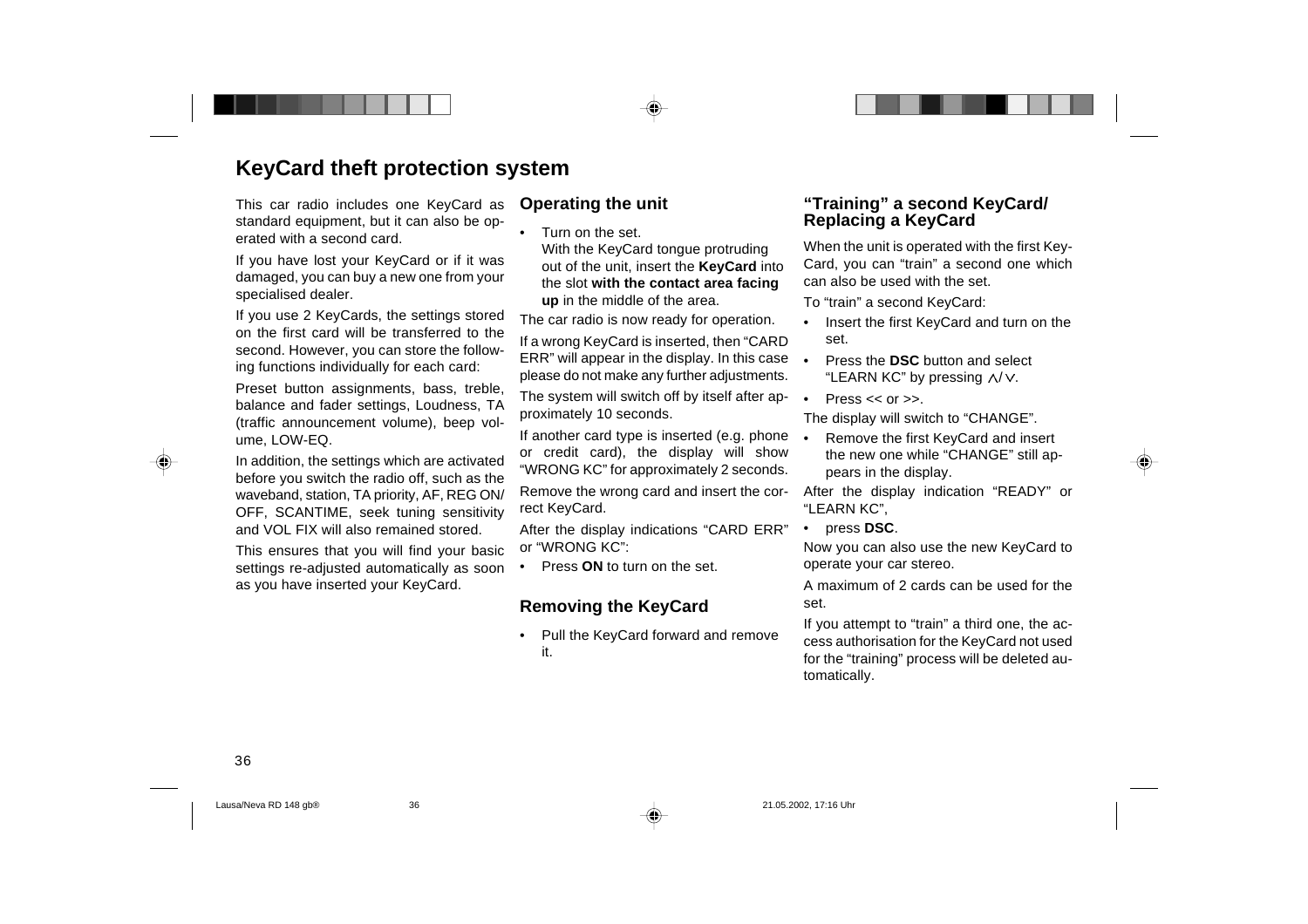Displaying the radio pass data Turn On Message (T.O.M.)<br>
Susper the fileshing tight and the fileshing light and the fileshing light and the fileshing the response have the response to the condition of the fileshing out an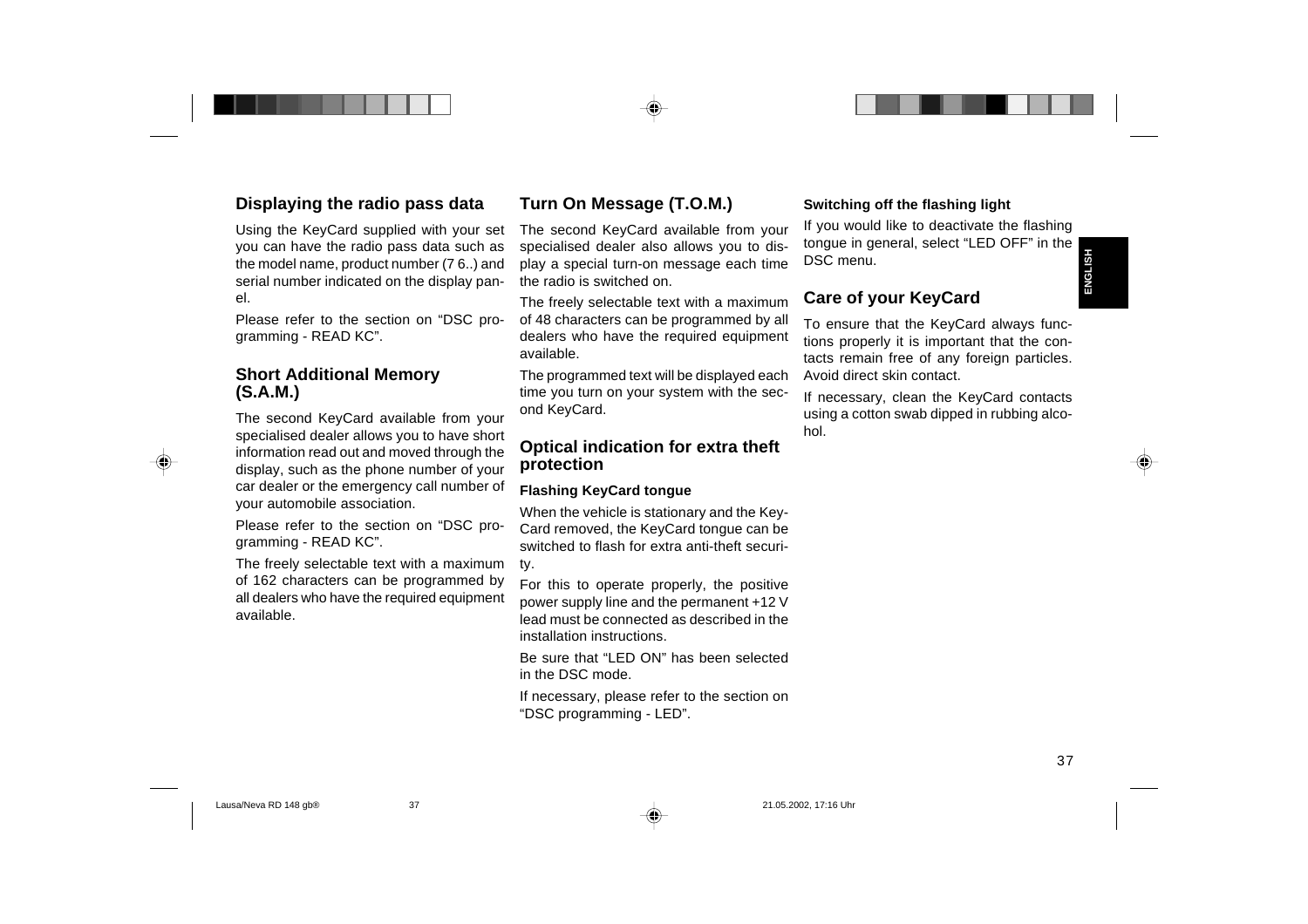# **Selecting the operating mode**

Using the **SRC** (**<sup>s</sup>**ou**rc**e) button you can switch between the radio and CD audio sources.

The CD mode is not available unless a disc is inserted.

To switch between the modes,

•press **SRC** briefly.

# **Radio operation with RDS** (**R**adio **D**ata **S**ystem)

The **R**adio **D**ata **S**ystem will enhance your enjoyment when you listen to FM radio stations.

More and more radio stations have begun to broadcast RDS information along with their regular programming.

As soon as a programme has been identified, the station name including a regional identifier, if applicable, will appear in the display, for example, NDR1 NDS (regional programme in Lower Saxony, Germany).

When RDS is activated, the preset buttons become programme buttons. You now know exactly which programme you have tuned into, making it easy to find the desired station quickly.

But RDS offers you further advantages:

## **AF - Alternative frequency**

The AF ( **A**lternative **F**requency) function makes sure that the radio always tunes into the strongest frequency of the currently selected programme automatically.

This function is activated when "AF" appears in the display.

In order to switch this function on or off.

•press the **AF** button briefly.

While searching for the strongest reception signal, the radio may switch to mute briefly.

If "SEARCH" appears in the display when the radio is switched on or one of the stored frequencies recalled, the unit is already automatically searching for an alternative frequency.

"SEARCH" will disappear from the display when the alternative frequency has been found or after the frequency band has run through completely.

If the reception quality of the selected programme deteriorates beyond a certain point:

•Tune into another station.

### **REG - regional programme**

Certain radio programmes are split up at times into regional programmes offering local information. The 1st programme broadcast by NDR, for example, offers programmes with different contents in the northern German states of Schleswig-Holstein, Hamburg and Lower Saxony at certain times of the day.

If you are listening to a particular regional programme and wish to continue doing so,

• press the **AF** button for approximately 2 seconds.

"REG ON" will appear in the display.

If you leave the service area of the regional programme you are tuned into, or if you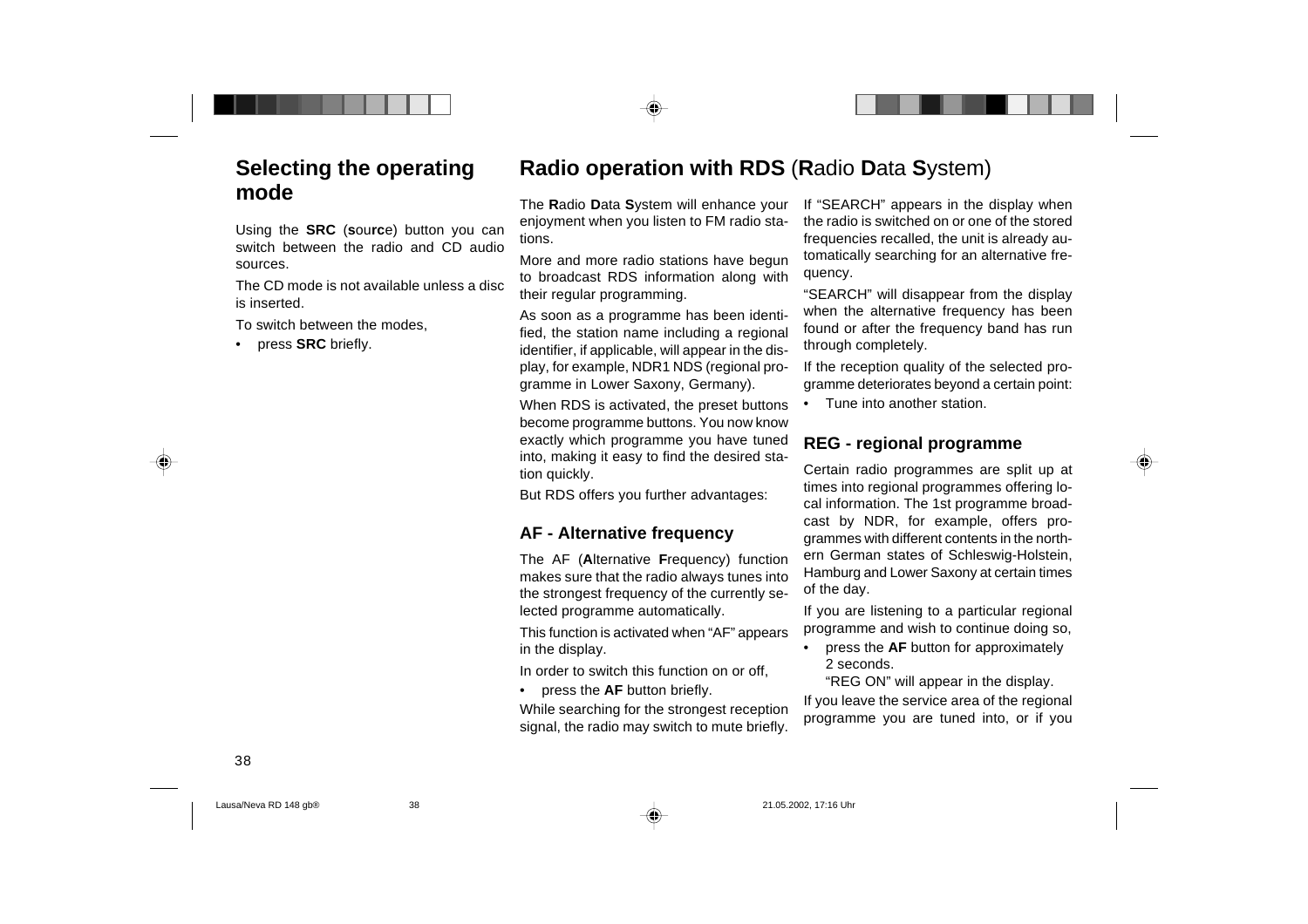**ENGLISH DEUTSCH**

would like to take advantage of full RDS service, switch to "REG OFF".

• Press the **AF** button for approximately 2 seconds until "REG OFF" appears. "REG ON" or "REG OFF" will appear briefly in the display each time the radio is switched on.

#### **Selecting a waveband**

With this car radio you can select between the following wavebands:

- FM 87.5 108 MHz MW 531 - 1602 kHz LW 153 - 279 kHz
- • Select the desired waveband by pressing the **BND** button.

#### **Note:**

In the DSC menu it is possible to block MW or LW or both wavebands for station selection.

The advantage of doing this is that only the required wavebands can be selected and it is no longer necessary to press BND so often. If necessary, refer to the section on "DSC programming – AM ON or AM OFF".

## **Station tuning**

#### **Automatic tuning**  $\land$ **/** $\lor$

• Press  $\wedge/\vee;$  the car radio will automatically search for the next station.

If you hold  $\land$   $\lor$  pressed up or down on the rocker switch, seek tuning will speed up in the upwards or downwards direction.



#### **Seek tuning**

Λ w

Up

- Down
- **<<** / **>>** Up/down in short intervals (for FM only, "AF" must be switched off)

#### **Manual tuning with << >>**

You can also tune into a station manually.

Requirement:

AF and PTY must be switched off (i.e. the symbols do not light up in the display).

If necessary, deactivate these functions:

• Press **AF** or **PTY**.

• Press << >>; the frequency will change in short intervals in the downwards or upwards direction.

If you hold << >> pressed to the left or the right on the rocker switch, the frequency scan will speed up.

#### **Scrolling through the broadcasting networks** (FM only)

You can use the << >> buttons to tune into stations in your reception area.

Manual tuning:<br>
Press << >>; the frequency will change<br>
in short intervals in the downwards or<br>
upwards direction.<br>
If you hold << >> pressed to the left or the gality<br>
or hold  $\ll$  >> pressed to the left or the gality<br>
s If it is possible to receive several programmes in the same broadcasting network, you can scroll through them in the forwards direction by pressing >>, or backwards using the  $<<$  button, e.g. NDR 1, 2, 3, 4, N-JOY, FFN, ANTENNE ... .

For this to work properly you must have already tuned into the stations at least once and "AF" must be active (lights up in the display).

To do this, you can start the Travelstore seek operation:

• Press **BND** for 2 seconds; the system will start to run through the frequency band.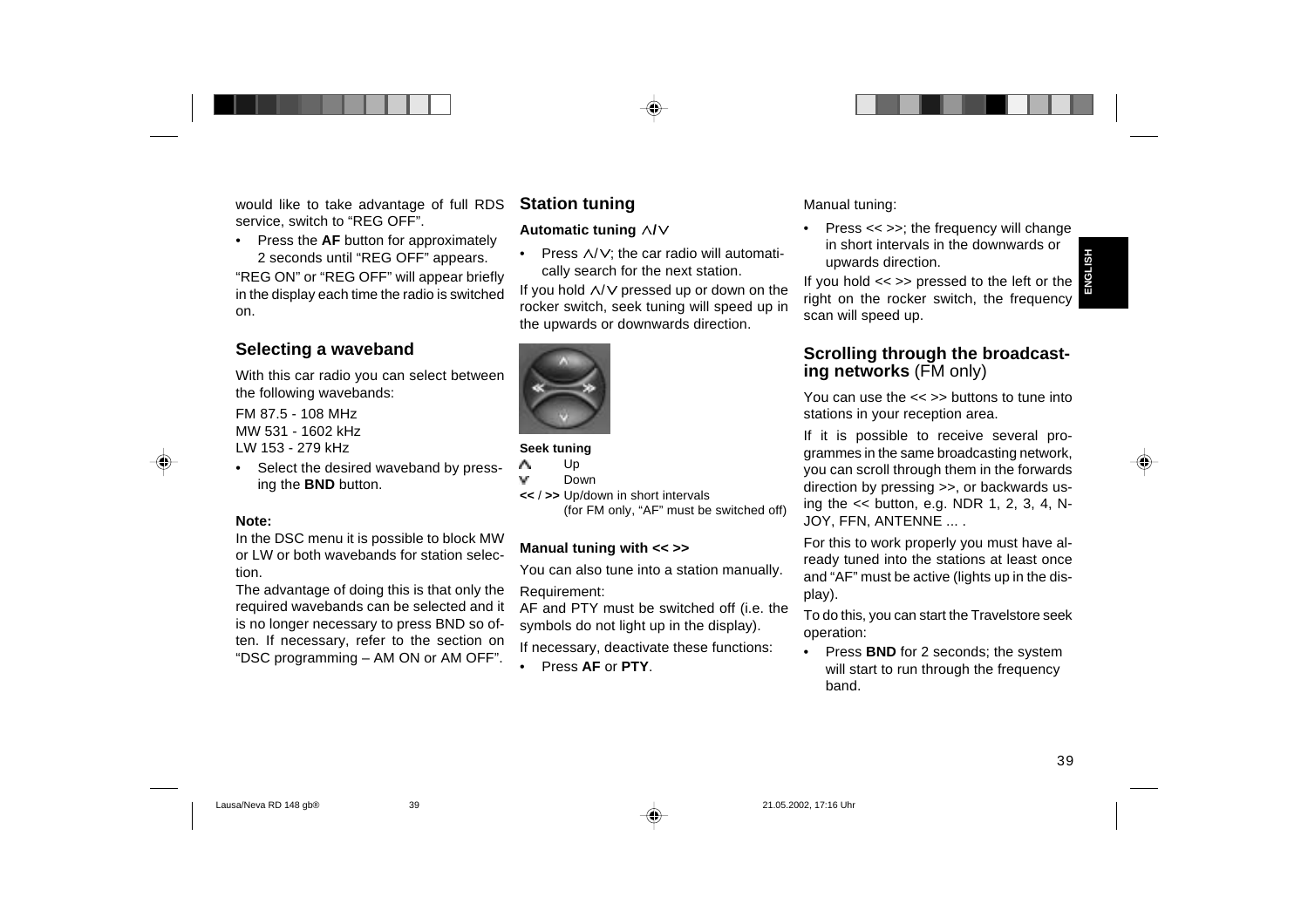If "AF" is not lit up,

• press **AF**.

This fulfils the requirements for selecting stations with << >>.

#### **Switching between the memory banks** (FM)

You can switch between the memory banks I, II and T in order to store stations and recall them later.

The currently selected memory bank is indicated in the display.

• Press the **BND** button as many times as necessary until the desired memory bank lights up in the display.

## **Storing stations**

On FM, you can store six stations on the preset buttons **1, 2, 3, 4, 5, 6** for each of the memory banks I, II and T.

On MW/LW, you can also store six stations each.

- • Select the appropriate waveband by pressing **BND**.
- Tune in a station with the rocker switch (either automatically  $\land$  or manually  $<<$  >>).

• Press the desired preset button until the radio resumes play after the muting (takes approximately 2 seconds, confirmed by a beep).

Now the station has been stored.

The display will indicate which preset button is currently activated.

#### **Note:**

Should you attempt to store a station which has already been stored before on another memory bank, the corresponding preset button and the memory bank will flash briefly in the display.

#### **Automatically storing the strongest stations with Travelstore**

You can automatically store the six most powerful FM stations in your current reception area sorted according to their signal strength. This function is particularly convenient on longer trips.

• Press the **BND** button for 2 seconds. "T-STORE" will appear in the display.

The six strongest FM stations will be automatically stored on the memory bank "T" (Travelstore). When this process has been completed, the radio will play the first station.

If desired, stations can also be stored manually in the Travelstore bank (see "Storing stations").

### **Recalling stored stations**

You can recall any stored station at the touch of a button.

- • Select the waveband by pressing **BND**. For FM, also choose the corresponding memory bank by pressing the **BND** button as many times as necessary until the desired bank appears in the display.
- Press the corresponding preset button briefly to recall the station.

#### **Scanning stored stations with Preset Scan**

You can briefly scan through all of the stored stations on all wavebands in the selected FM memory bank.

Preset Scan cannot be started unless PTY has been switched off ("PTY" is not lit up in the display).

•If necessary, press **PTY**.

#### **To start Preset Scan:**

•Press **SC** for approximately 2 seconds.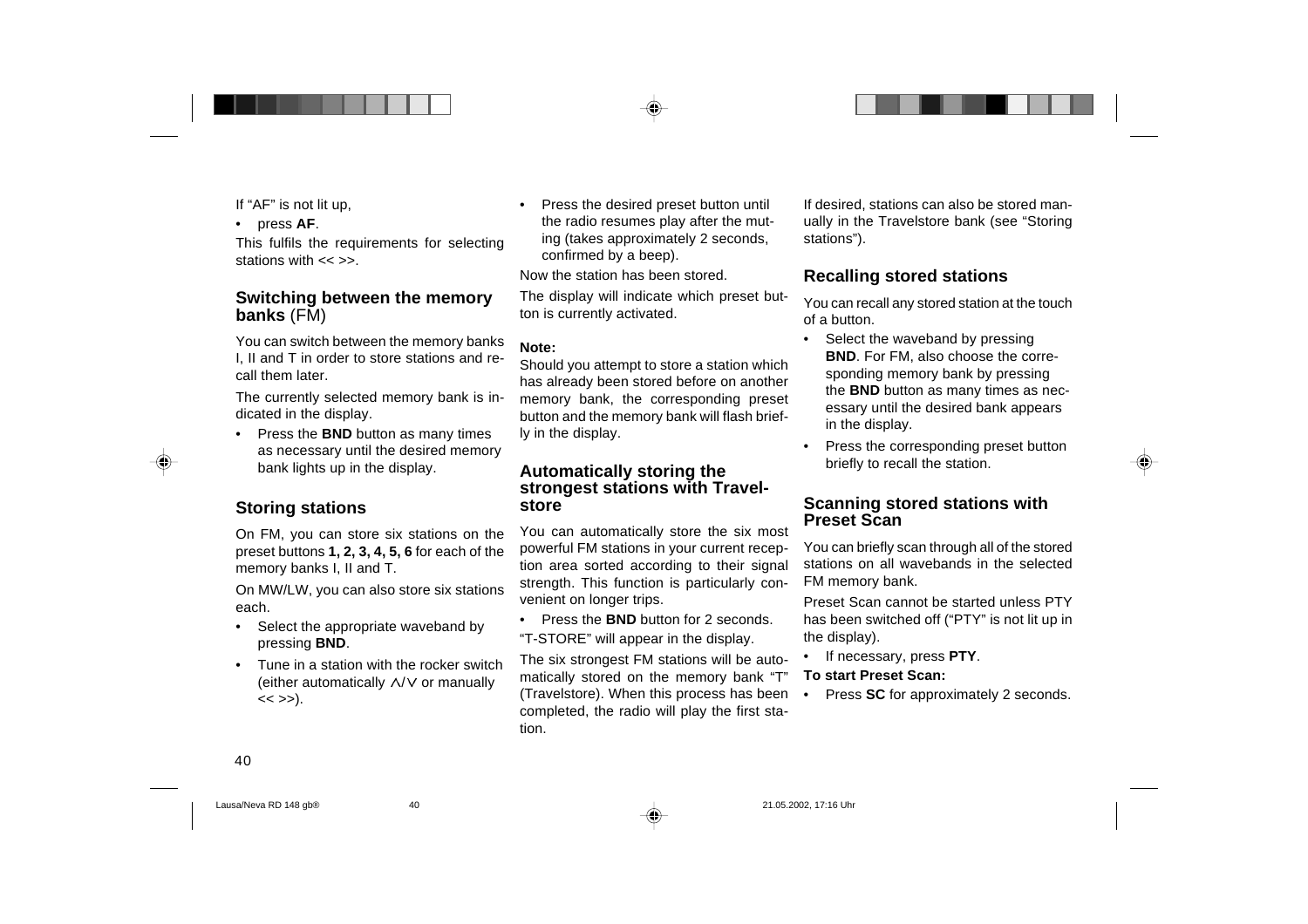• Press **SC** briefly.

#### **Scanning stations with Radio Scan**

You can also scan through all of the stations in your reception area.

#### **To start the Scan function:**

•Press **SC** briefly.

The scanned frequency or the station name will start flashing in the display.

During the actual scanning process "AM-SCAN" or "FM-SCAN" will appear in the display.

#### **To select a scanned station and switch off the Radio-Scan function:**

• Press **SC** or the seek tuning rocker switch briefly.

If no station is selected, the scan function will switch off automatically after the frequency band has run through completely. The radio will tune into the station selected before the scan started.

## **Changing the scan time**

The scan time can be selected from between 5 to a maximum of 30 seconds.

If you would like to alter the scan time, please refer to the section on "DSC programming - SCANTIME".

#### **Selecting the seek tuning sensitivity**

You can alter the automatic seek tuning sensitivity.

If "lo" is displayed, the radio will only pick up strong, local stations (low sensitivity).

If "lo" does not light up, the radio will also pick up weaker, more distant stations (high sensitivity).

If you would like to alter the sensitivity level please refer to the section on "DSC program $minq - LO-DX$ ").

#### **Switching from stereo to mono** (FM)

Using the DSC menu you can switch from stereo to mono reception. If reception is poor, you may get better sound quality by switching to mono. When the radio is switched on, it automatically selects stereo reception.

As reception deteriorates, the radio will gradually switch to mono.

If you would like to switch to mono reception manually, please refer to the section on "DSC programming – STEREO/MONO".

The display will briefly indicate the mode selected.

## **PTY - Programme Type**

All of the stories and the active and the stories of Changing the Schar time scheme is a species of the standard in the display will be the scheme of the standard on the standard in the display "SCAN" will altern the sche PTY is an RDS service which an increasing number of more broadcasting stations have begun to offer. This feature allows you to select FM stations according to their programme type. After you have chosen the PTY of your preference, the corresponding stations can be selected either by seek tuning or using the scan function.

#### **Switching PTY on/off**

•Press **PTY**.

When the function is active, the programme type selected last will briefly appear in the display. "PTY" will appear permanently in the lower right corner of the display panel.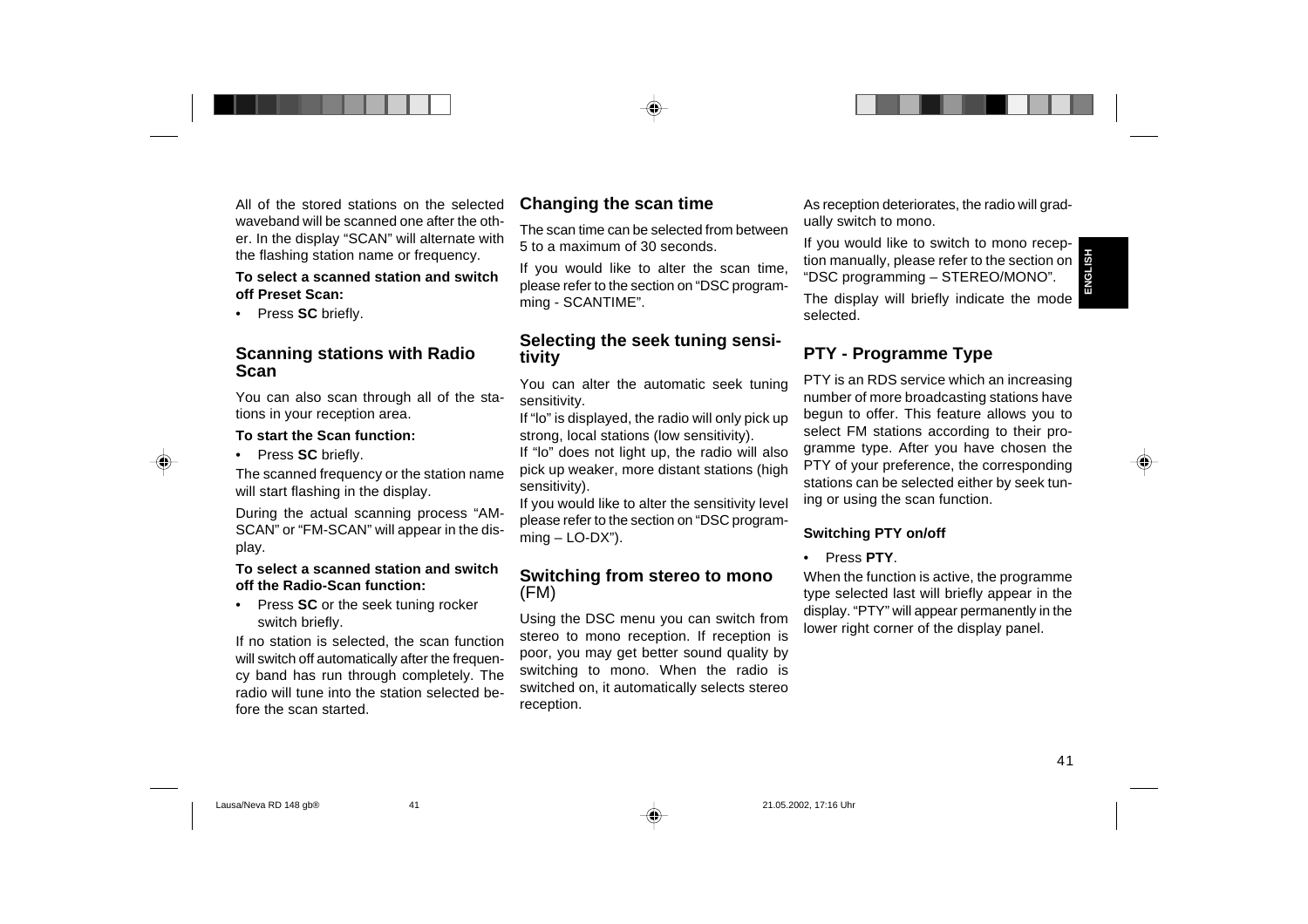### **Programme type**

Use  $\lt\lt\gt$  to have the last selected programme type displayed and to choose a new one.

You can select any one of the stored types with the preset buttons 1-6.

Requirement: PTY must be active.

You can use DSC to select Deutsch or English as the language (refer to the section on "DSC programming – PTY LANG").

The following list indicates all of the programme types which are available.

The letters printed in bold are identical to the abbreviation which appears briefly in the display.

#### **NEWS**

CURRENT **AFFAIRS INFO**RMATION **SPORT EDUCATE DRAMA CULTURE SCIENCE VARIED POP M**USIC **ROCK M**USIC **M.O.R. M** (middle of the road music) **LIGHT M** (light classical) **CLASSICS** (serious classical)

**OTHER M** (other music) **WEATHER FINANCE CHILDREN**'S PROGRAMMES **SOCIAL A**FFAIRS **RELIGION PHONE IN TRAVEL HOBBIES JAZZ** MUSIC **COUNTRY** MUSIC **NATIONAL M**USIC **OLDIES** MUSIC **FOLK M**USIC

#### **Checking the programme type of the station**

• Press **PTY** for approximately 2 seconds.

After the beep tone the display will show the programme type offered by the tuned in station.

If "NONE" appears in the display, the current station has no PTY code.

#### **Displaying the selected programme type**

•Press  $<<$  or  $>>$ .

The programme type selected last will be displayed briefly.

#### **Selecting a programme type**

a) Using the preset buttons

When PTY is switched on, you can use the preset buttons 1-6 to select the programme types stored at the factory.

• Press one of the presets 1-6.

The selected programme type will be displayed for 2 seconds.

If you would like to listen to a station with this PTY,

 $\bullet$  press  $\wedge/\vee$  to start the seek tuning function.

If the radio is unable to find a station offering the selected programme type, the display will show "NO PTY" and a beep tone will be emitted. The radio will select the station which was tuned into before seek tuning was activated.

You can assign different programme types to each preset position. Please refer to the next section on "Storing programme types".

b) Using the << >> buttons on the rocker switch

When PTY is switched on, you can select a programme type using buttons  $<<$  >>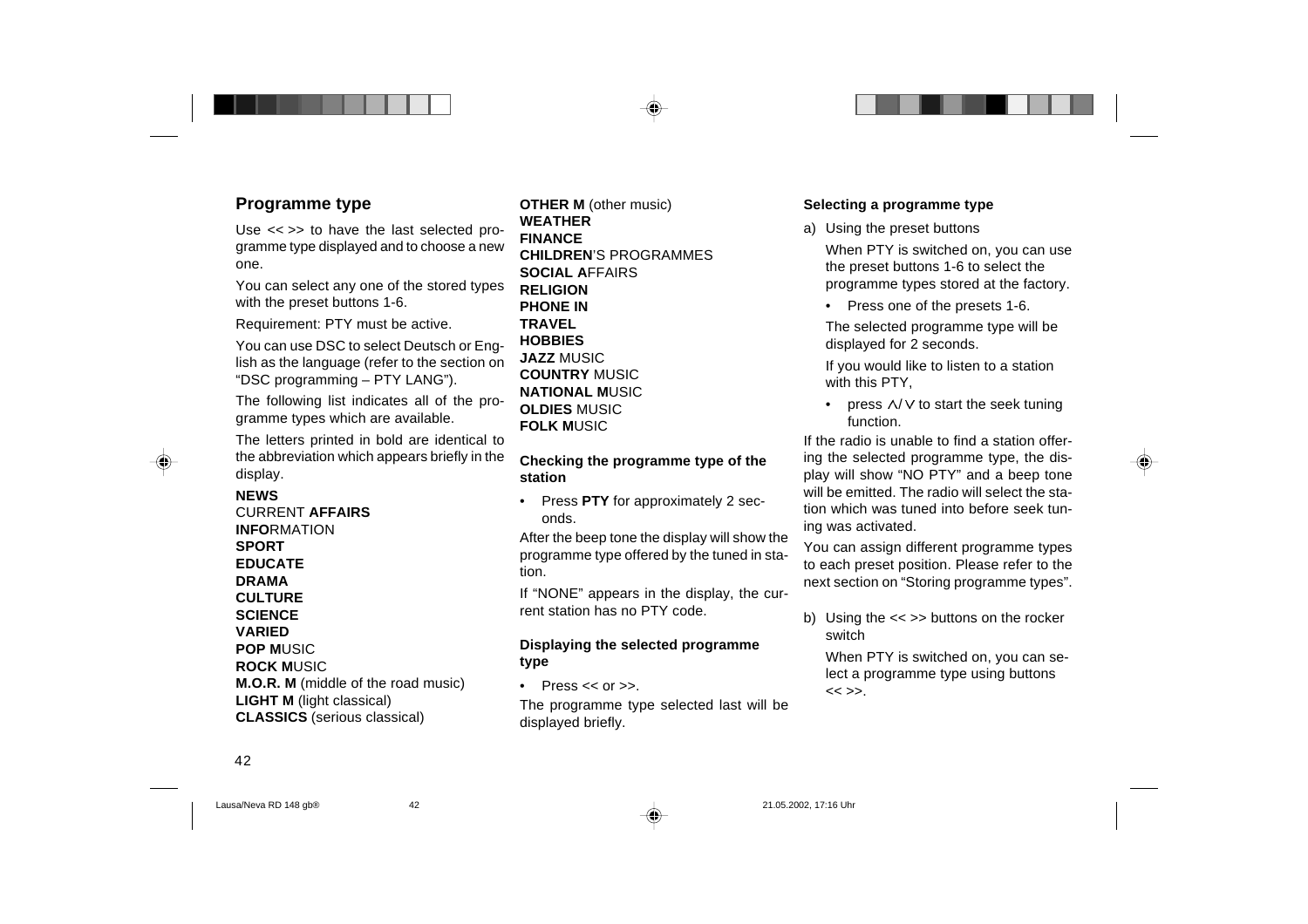- • Press << or >>; the programme type selected last will be displayed for 3 seconds.
- • IDuring this period press >> (forwards) or << (backwards) to select the desired type.
- • Press << or >> as many times as required.

If you would like to listen to a station with the selected PTY.

• press  $\wedge/\vee$  to start the seek tuning function.

If the radio is unable to find a station offering the selected programme type, the display will show "NO PTY" and a beep tone will be emitted. The radio will select the station which was tuned into before seek tuning was activated.

#### **Storing programme types**

Each of the preset buttons 1-6 has been assigned one programme type at the factory.

If desired, you can also replace these with other available programme types.

To do so, make sure that "PTY" lights up in the display.

• If necessary, press the **PTY** button to switch on the function.

- • Select a programme type using buttons  $<<$   $>>$  and
- • hold down the desired preset button (1-6) until you hear a beep.

Now the selected programme type can be recalled by pressing this preset. "PTY" must appear in the display to indicate that the function is active.

#### **Scanning stations with PTY SCAN**

Requirement: "PTY" must appear in the display.

• Press the **SC** button.

All of the stations in your current reception area offering the selected programme type will be scanned.

To switch off PTY-SCAN:

• Press **SC** or the seek-tuning rocker switch once again.

#### **PTY priority**

#### Situation:

PTY is switched on and lights up in the display.

No station offering the selected programme type can be found currently in your reception range (with seek tuning or scan).

The set will switch back to the station previously tuned into.

As soon as it is possible to receive a programme in the broadcasting network with the PTY selected, the radio will switch over to the corresponding station for the duration of the programme.

Example: German broadcasting network NDR:

- Station playing: NDR3.
- "PTY" lights up in the display.
- Programme type "POP" selected.
- -Seek tuning is started.
- No station with "PTY-POP" can be found.
- -The display shows "NO PTY" and
- automatically switches back to NDR3.
- NDR2 airs a "PTY-POP" programme.
- - The radio will switch to the linked station NDR2 for the duration of the "POP" programme.

During CD operation, the set will also switch to the programme offering the selected PTY within the broadcasting network.

After the PTY programme has ended the system will switch back to the previous mode (radio or CD).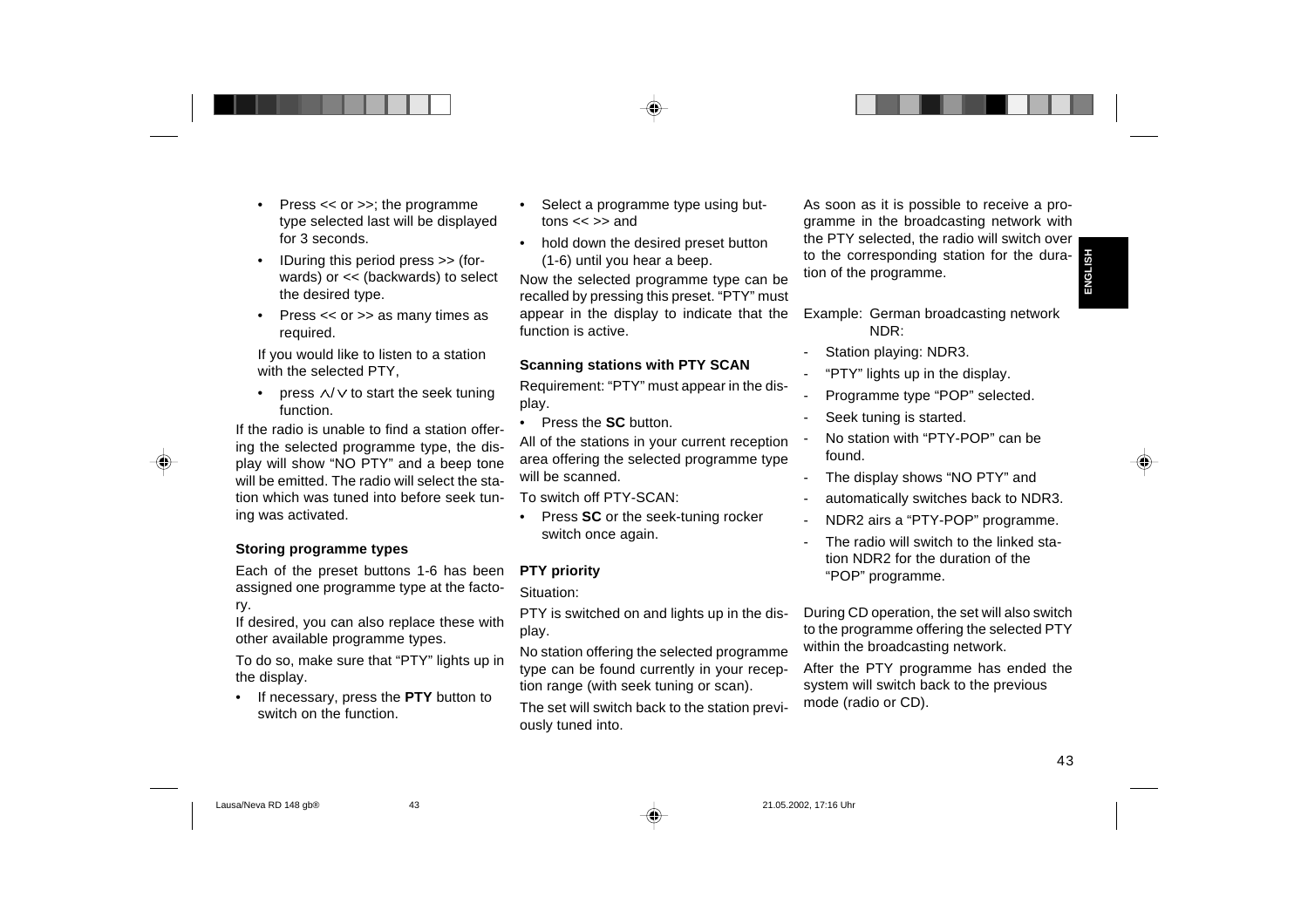# **Traffic programme station reception with RDS-EON**

#### **Note:**

As already mentioned, these functions are only supported by a limited number of RDS stations at the present time.

The abbreviation "EON" stands for Enhanced Other Networks, which means that information is exchanged within a radio network.

Many FM radio stations provide their service area with traffic messages at regular intervals.

Along with their programmes, all traffic programme stations transmit a special carrier signal, which is decoded by your car radio. If this signal is identified, "T" will appear in the display ( **T**raffic programme).

In addition to these, there are also stations which do not actually transmit traffic information themselves, but by using RDS-EON it is possible for them to forward the traffic messages broadcast by another traffic programme station in the same radio network.

If you want to have the priority for traffic announcements activated while listening to one of these stations (e.g. NDR3), "A" must appear on the display panel.

If a traffic announcement is broadcast, the radio will automatically switch to the linked traffic programme station (in this case, NDR2) for the duration of the message and return to the original programme (NDR3) afterwards.

#### **Traffic announcement priority on/off**

If the priority for traffic announcement programmes is activated, "A" will light up in the display.

To switch the priority on or off:

•Press the **TA** button.

If you press **TA** while a message is being broadcast, this message will be interrupted.

The unit will then switch back to the previous mode. The priority for other traffic messages remains active.

Please note that several buttons have no function while a traffic announcement is broadcast.

## **Warning beep**

If you leave the reception area of the traffic programme station currently tuned into, you will hear a warning beep after approximately 30 seconds.

This alarm tone will also be emitted if you press a preset button for a station which does not send the traffic information signal.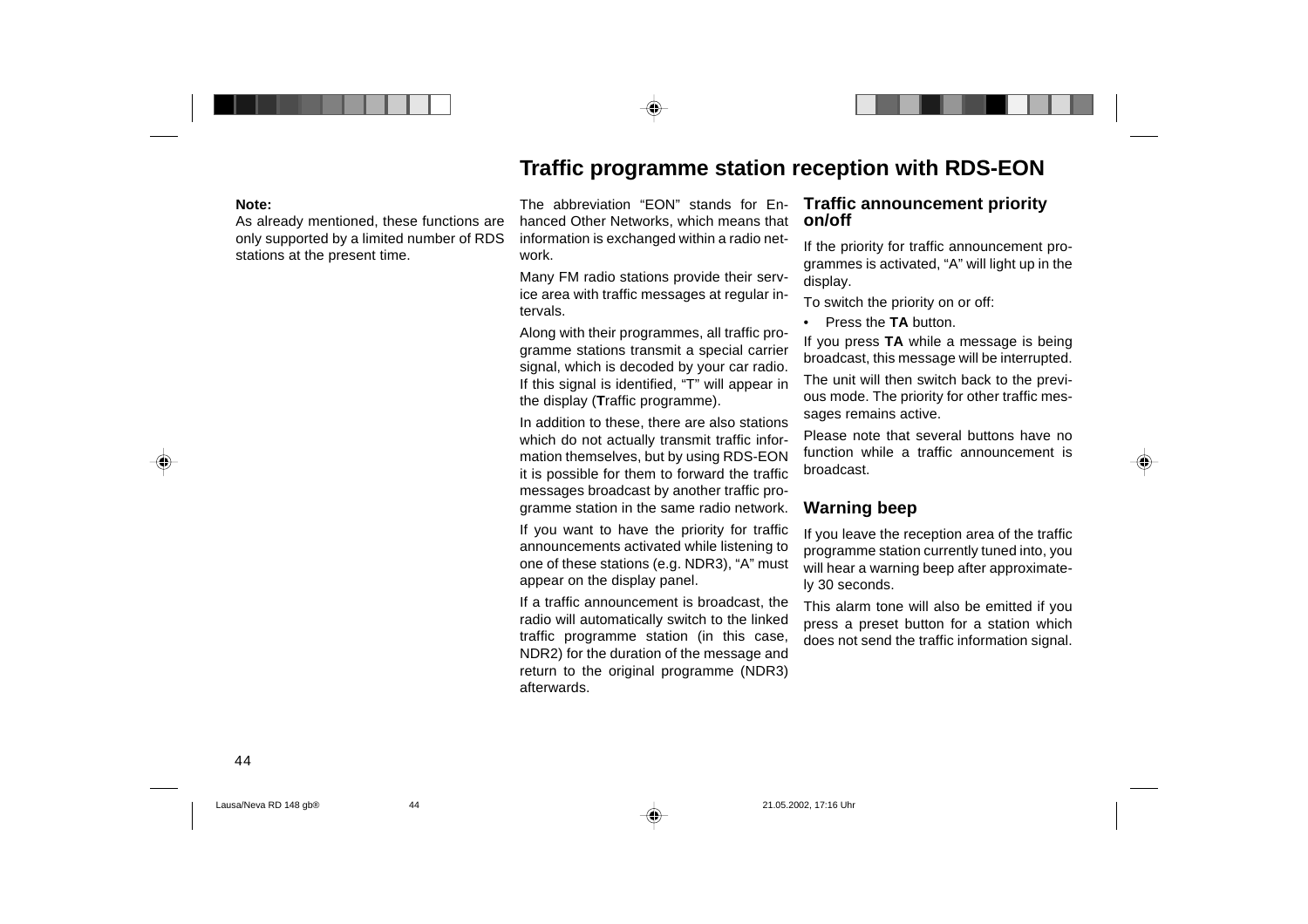- - Press the rocker switch or
	- • press a preset button which has a traffic programme station allocated to it.

Alternatively:

- b) Switch off the priority for traffic announcements:
	- Press **TA**.

"A" will disappear from the display.

#### **Automatic seek tuning start** (CD operation)

If you leave the reception area for the traffic programme station you have tuned into while you are listening to a CD, the system will automatically start searching for a new TA programme.

Switching the warming beep of **Adjusting the volume of traffice**<br>
is Tune into another station offering traf-<br>
the conduction of the conduction of the conduction of the conduction of the conduction of the press the recoke If no such station is found within approximately 30 seconds, a warning beep will sound every 30 seconds. To switch the warning beep off, proceed as described above.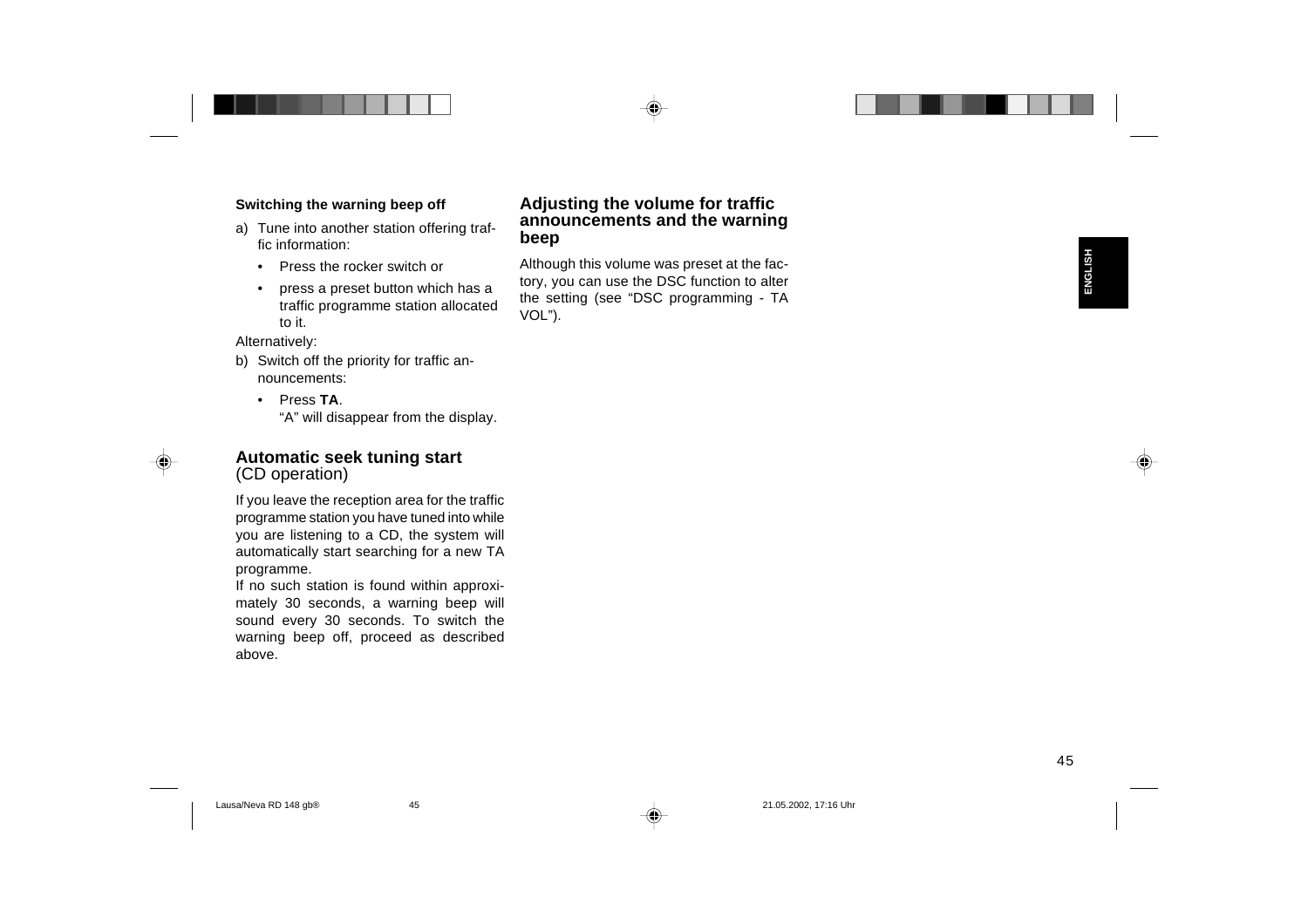# **CD operation**

This car stereo is equipped with a CD drive.

#### **Note:**

Use only standard circular CDs measuring 12 cm in diameter!

CDs measuring 8 cm in diameter or CDs in different shapes such as a butterfly or beer mug are not suitable for playback using this equipment.

This is very likely to result in the destruction of the CD or the CD drive.

We assume no liability for damage to the equipment caused by playing unsuitable CDs.

## **Switching to CD operation**

Make sure that a disc is inserted, "CD" will appear on the display panel.

Press  $\triangle$  **SRC** to go through the available audio sources:

• Press as many times as required until the CD functions appear in the display (track number, playback time).

## **Inserting a CD**

- •Switch on the radio.
- • Insert a CD with the label facing up. Never use force.

The CD will be transported to its playing position automatically. CD playback will start.

## **Removing a CD**

• Press the **SRC** button for approximately one second. The CD will be ejected.

To protect the CD mechanism, do not impair or try to help the automatic insertion and ejection of the disc in any way.

If the CD is not removed from the drive within approximately 30 seconds, it will be reinserted automatically.

## **Selecting a track**

After a CD has been inserted, the activated CD functions will appear on the display panel.



- **A/ Y** Track selection **A** Up **V** Down Press V once to go back to the beginning of the current track. 30.
	- **Fast advance,** audible (CUE). Hold down >> as long as required.
- **Fast reverse,** audible (REVIEW). ЮC. Hold down << as long as required.

If you press the rocker switch repeatedly, you will skip over the corresponding number of tracks.

The number displayed beside "T" (for track) indicates the number of the track which is currently playing.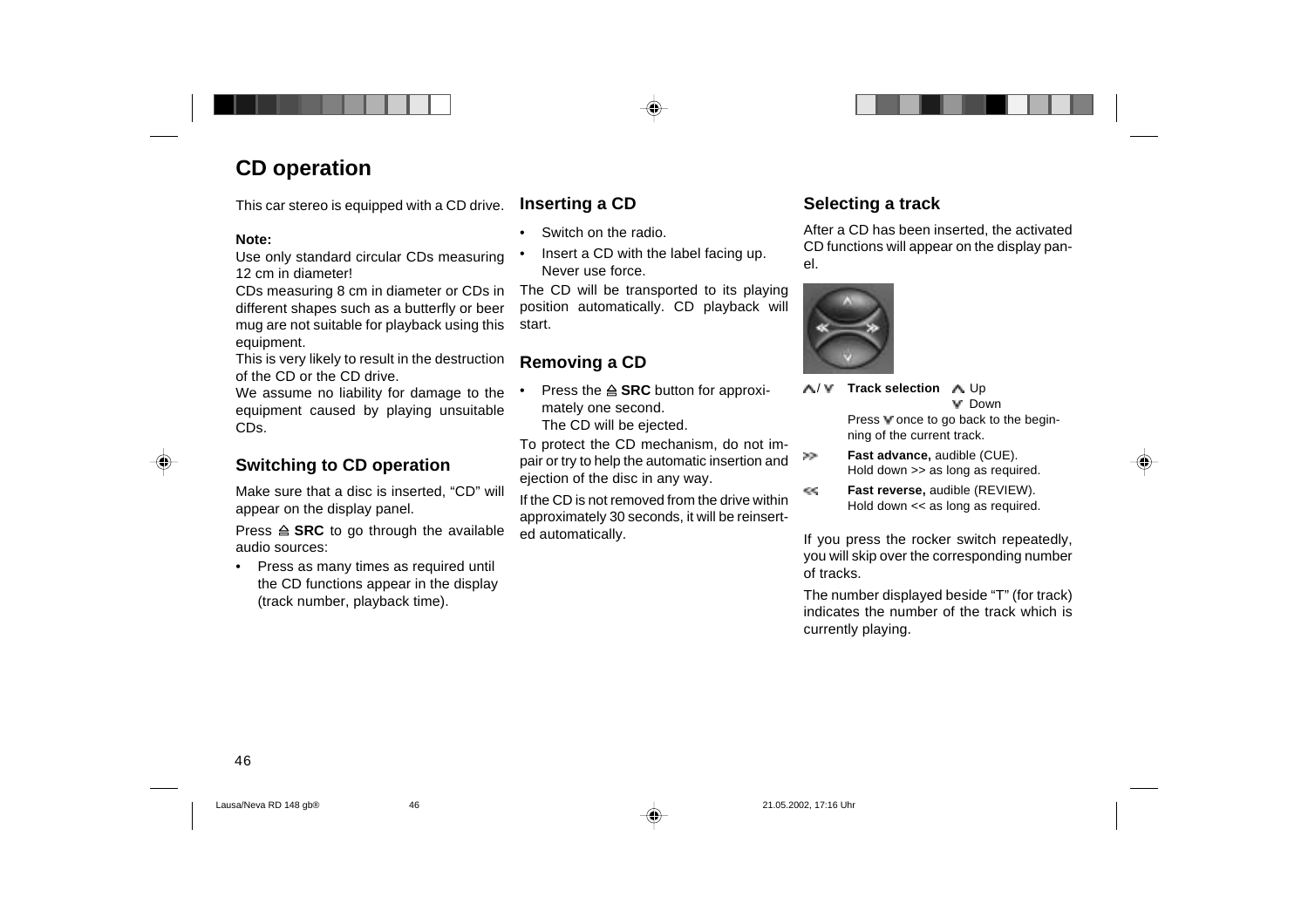### **MIX playback**

CD tracks can be played back in random order if desired. The MIX function has been activated, when "MIX CD" appears briefly in the display each time the audio source is switched to CD and following each track.

Switching the MIX function on or off,

•press **3/MIX** briefly.

The MIX function is off when "MIX OFF" appears in the display.

## **SCAN**

Use this function to scan all of the CD tracks.

#### **To start the Scan function:**

• Press **SC** briefly, the display will indicate "CD-SCAN".

The titles will be scanned one after the other in ascending order.

#### **To stop the Scan function:**

•Press **SC** once again briefly.

The track currently scanned will continue to play.

SCAN will also stop if you

• press one of the buttons marked **DSC**,  $SRC$ ,  $\sharp$ , << >> or  $\check{N}$ .

Clock<br>
This car stereo is equipped with a built-in<br>
the RDS signal is not received for a<br>
broke which atomomotically takes advantage<br>
week, the radio will attempt to use<br>
tentine to RDS or the DCF 77 signal (control<br>
to DC

• Press **DSC** for approximately 2 seconds.

If the display shows "DCF77 ON", DCF 77 is active.

If the display shows "NO DCF77", DCF 77 is inactive.

## **Setting the clock**

#### **a) automatically**

The clock is set automatically when the radio is tuned into an RDS station which has the "CT" function (clock time).

If the RDS signal is not received for a week, the radio will attempt to use DCF 77 to adjust the clock to the correct time the next time the radio is switched off.

Condition: DCF 77 is switched on.

"CLK SYNC" will appear in the display for 20 seconds and you will hear a melody (Big Ben) to indicate that the radio is still active and that the power antenna (if connected) is still extended.

If it is not possible to receive the DCF 77 signal, the radio will switch off after a few seconds.

#### **b) manually with DSC-CLOCKSET**

- Press **DSC** briefly, "CLOCKSET" will appear in the display.
- Press << >> to set the hours/minutes. You can move to a different position by pressing  $\mathcal{N}$ .
- • After you have set the clock, press  $\mathbf{r}'$  briefly to store the new setting.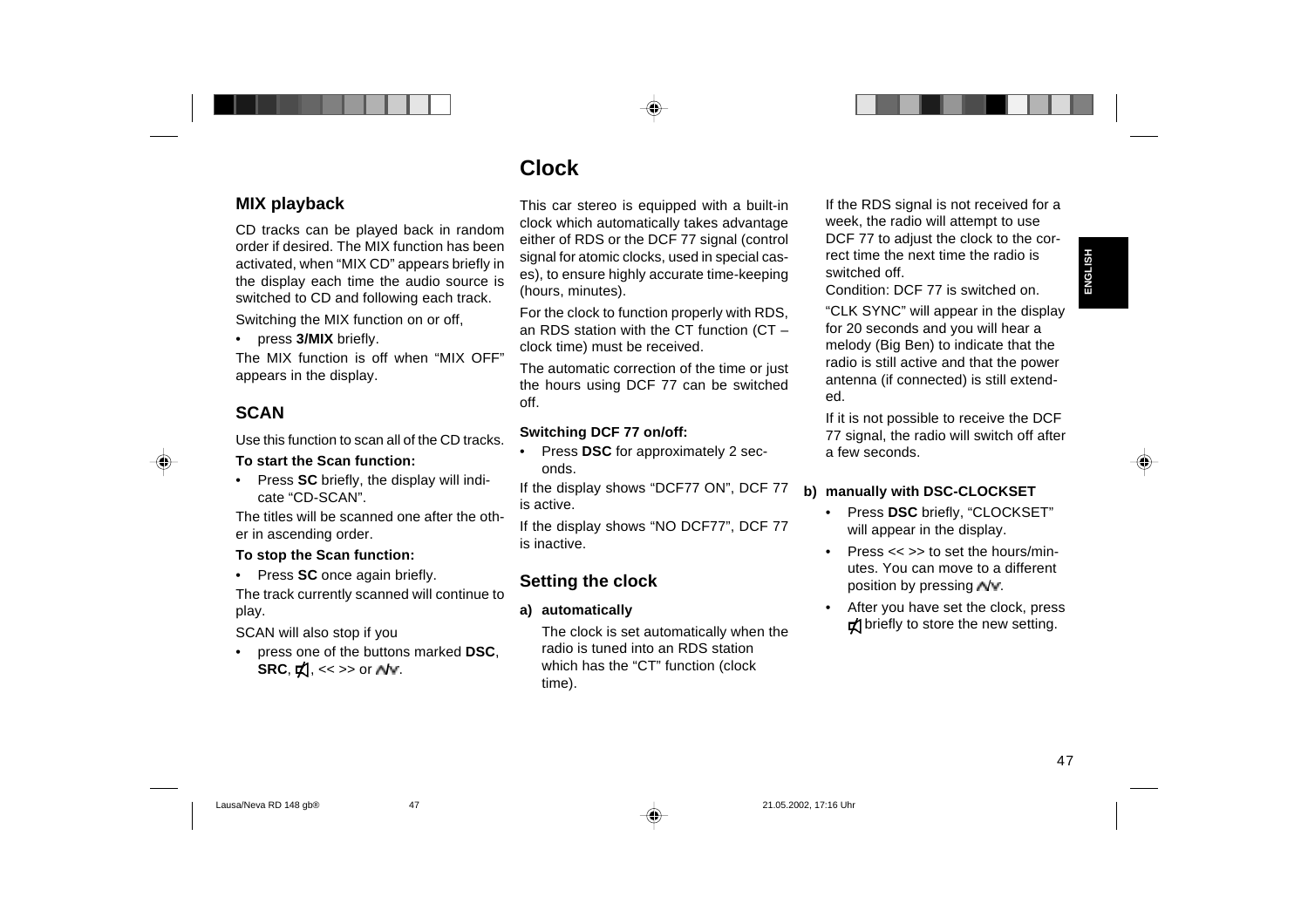## **Displaying the clock**

You can set the clock to permanent display in both the radio and CD modes.

If another function is selected, the clock display will disappear for approximately 8 seconds and the station selected, for example, will appear in the display.

To switch the display mode:

•Press **LD** for approximately 2 seconds.

#### **Correcting the clock after the power has been disconnected**

If the radio has been disconnected from its power source for a longer period of time, "0:00" will appear in the display when it is re-connected.

The time will be set automatically by RDS-CT, but can also be adjusted manually if desired.

You need only set the time manually if it is not possible to receive an RDS station with CT (clock time).

#### **Deactivating the hour correction function**

In the DSC menu it is possible to switch off the hour correction function with "CLK MAN/ CLK AUTO". An automatic correction for minutes will continue to take place.

This is useful if you would like to display the time for a different time zone, for example.

If necessary,

- •Press **DSC** briefly and
- •Press  $\land$  as often as required until "CLK MAN/CLK AUTO" appears in the display.

To deactivate the hour correction function press << >> to select "CLK MAN".

•Press  $<<$  >> to set the hours/minutes.

## **Warning note**

#### **Danger of damaging the automatic power antenna in a car wash**

If your vehicle is equipped with an automatic power antenna, it might still remain fully extended after you have turned the radio off in order to synchronise the time with DCF 77.

Before you drive into a car wash

• switch the radio off by pressing the **ON** button.

The power antenna will retract, if it doesn't, press **ON** again.

DCF 77 will remain inactive for as long as the radio is switched off.

#### **Do not drive into the car wash unless the power antenna has retracted!**

After you leave the car wash "DCF 77" will reactivate when you switch the radio on again.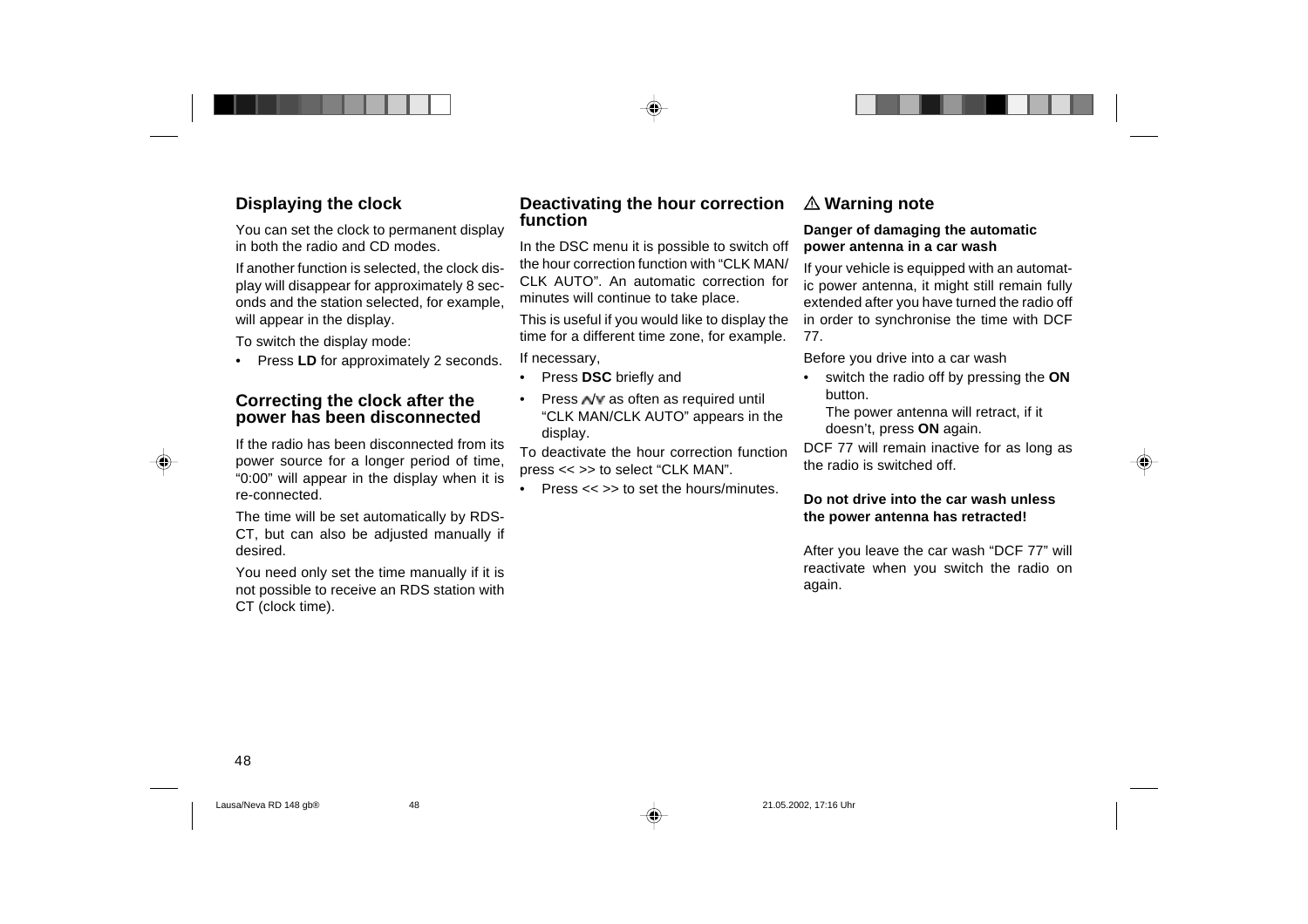# **Setting the equaliser**

The acoustic characteristics of the car interior affect the quality of the sound reproduced in your vehicle to a much greater extent than the speakers.

Position, installation and the rear volumes of, for example, the door or rear window shelf all play an important role.

Even the sound produced by well selected and installed speakers can be affected negatively by resonance frequencies in the vehicle interior.

As a result, the bass sounds may be lost or reverberate, the mid-range tones sound too overpowering and music instruments or voices may be distorted or the total sound quality may be completely lifeless.

The overall sound quality can be greatly enhanced if certain frequencies are suppressed or boosted.

This car stereo is equipped with a parametric "LOW EQ" filter, which can be set from 50 to 200 Hz. In this context, parametric means that it is possible to set the frequency and either boost or reduce it (+10 to –20 dB) individually for this filter.

This parametric filter can be adjusted to very exact settings even without the help of measuring instruments.

The individual steps you have to take to The "LOW EQ" fitter can be set in the DSC<br>
Translate these settings are described in the menu:<br>
The following notes are intended as recom-<br>
"LOW EQ" appears in the display.<br>
The fo

ence under  $(17)$  **AUD**.

Now listen to the CD you have selected.

Evaluate the sound according to your own personal preferences.

Now refer to "Sound impression/problem" in the table and you will find suggestions to eliminate any problems under "What to do".

Make the settings for bass and the lower mid-range tones with the LOW EQ filter.

The "LOW EQ" filter can be set in the DSC menu:

- •Press **DSC**.
- •Press Ny as often as necessary until "LOW EQ" appears in the display.
- •Press << or >> once and
- • Set the level in the following table by pressing  $\mathsf{A} \mathsf{v}$ .
- •Press  $<<$  >> to switch the frequency range.
- •Press  $\sharp$  to store your settings.

You can switch the equaliser on and off by pressing **AUD** for approximately 2 seconds.

Now you can compare the sound produced by your car stereo with and without the equaliser.

#### **Setting recommendations on the Internet**

Refer to our home page on the Internet

http://www.blaupunkt.de

to find setting recommendations for new vehicles on the market.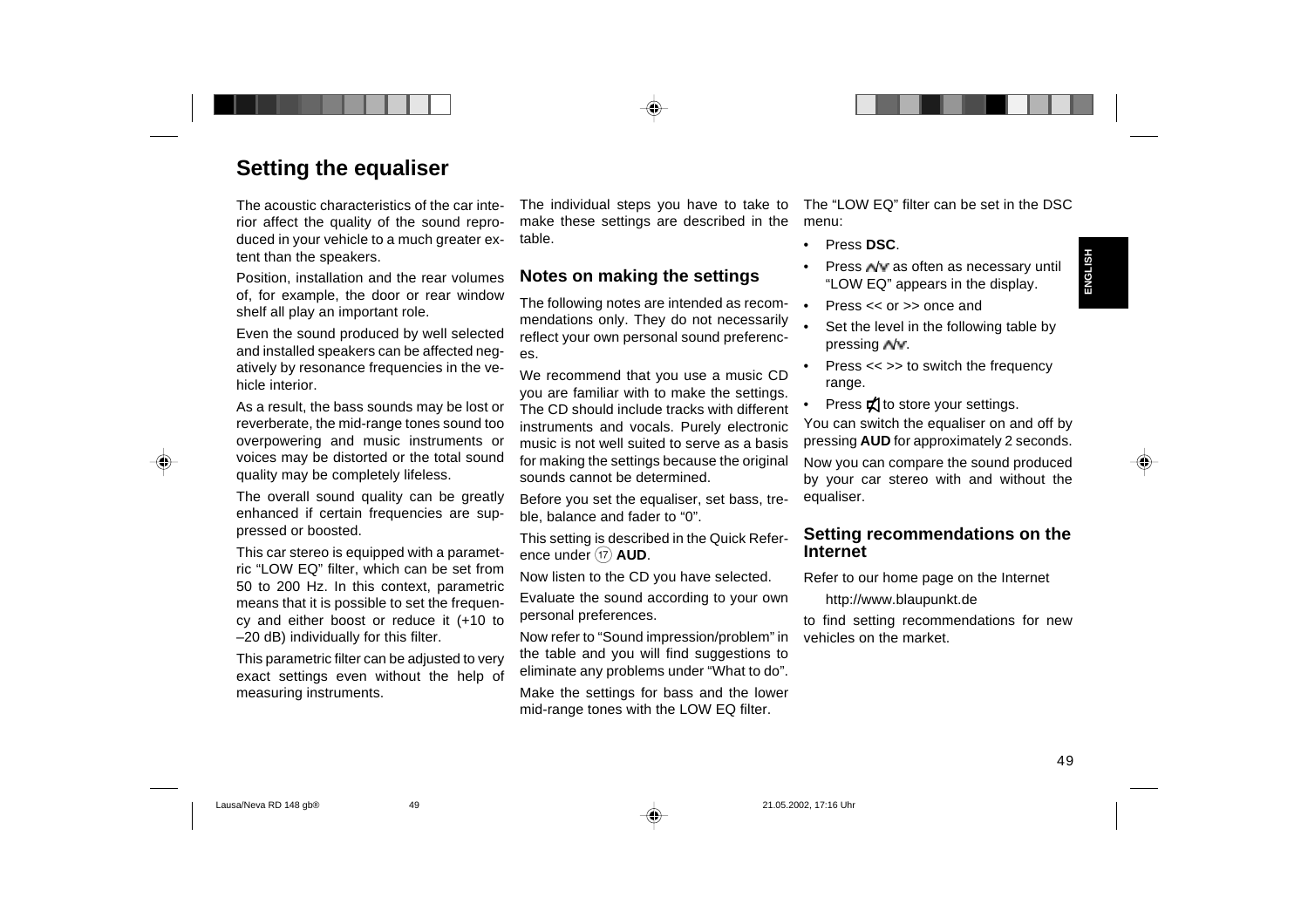## **Assistance in setting your equaliser**

| <b>Frequency range</b>            | Sound impression / Problem                                                  | What to do                                                                                                 | <b>Notes</b>                                                                                            |
|-----------------------------------|-----------------------------------------------------------------------------|------------------------------------------------------------------------------------------------------------|---------------------------------------------------------------------------------------------------------|
| <b>Bass</b>                       |                                                                             |                                                                                                            |                                                                                                         |
| $50 - 100$ Hz                     | Bass reproduction too weak                                                  | Boost the basses with<br>the "LOW EQ" filter<br>Frequency: 50 to 100 Hz<br>Level: $+4$ to $+6$ dB          | Avoid distortion.<br>Boost the level carefully if<br>the speaker diameter is<br>too small.              |
| Lower mid-range<br>$100 - 200$ Hz | Unclear bass<br>Playback reverberates<br>Unpleasant pressure<br>on the ears | Reduce the lower mid-range<br>with the "LOW EQ" filter<br>Frequency: 100 to 200 Hz<br>Level: approx. -4 dB | The tone may become too lean<br>and aggressive.<br>Pay attention to the underlying<br>tone of the music |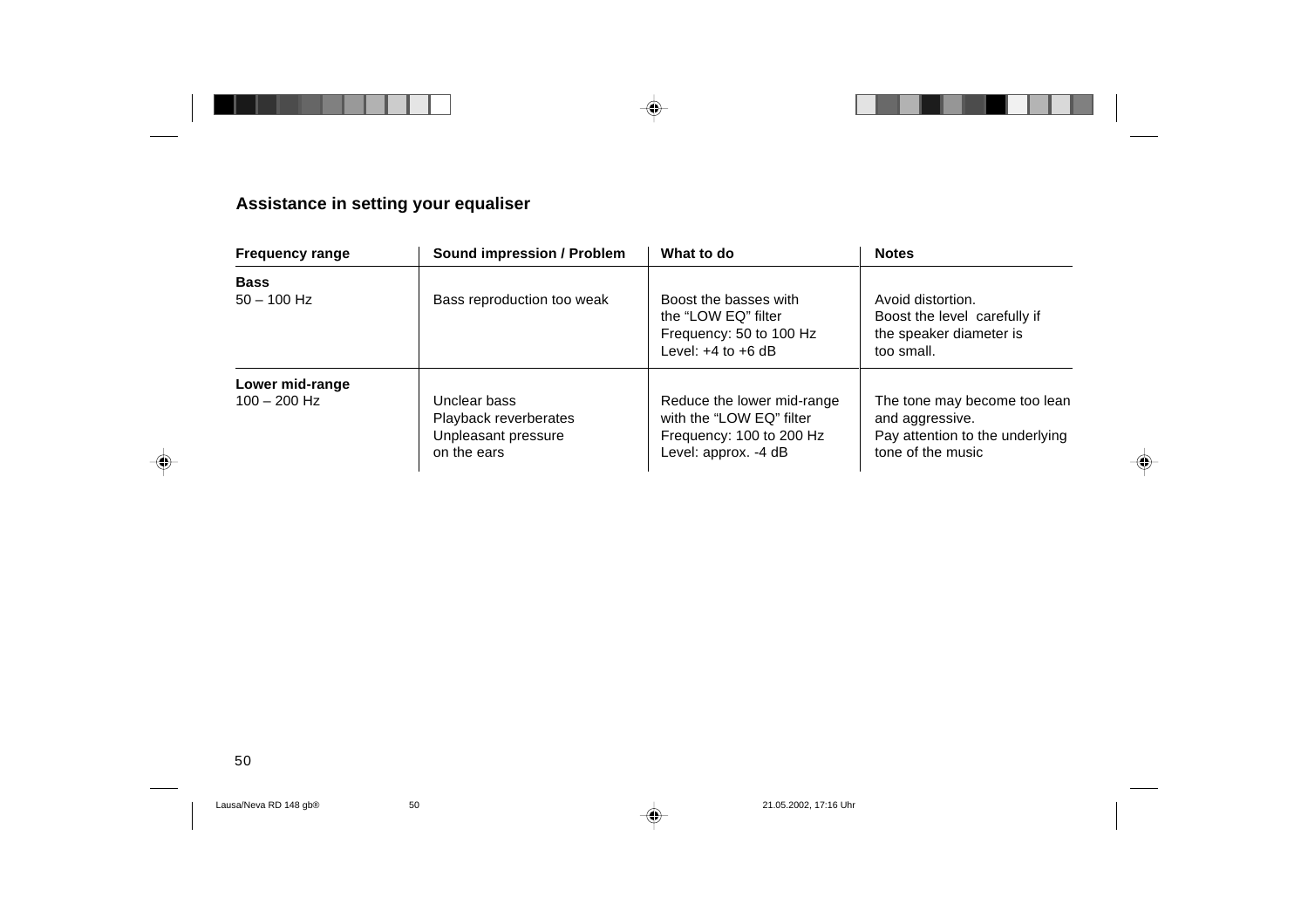(**D**irect **S**oftware **C**ontrol) to allow you to customise certain programmable, basic settings to suit your personal needs and preferences and then store them.

The basic settings for this audio equipment were made at the factory.

In the following you can find an overview of these settings, so that you can always reset to them if desired.

If you wish to alter any of the programming,

•press **DSC**.

Use the rocker switch and the  $\sharp$  button to select and adjust the functions described in the following. The display will show you the setting you have selected.



/ Select function << >> Adjust/recall value

**CLOCKSET** To set the clock manually. Press  $<<$  >> to set the hours/minutes. Move to the

next position (flashing) by pressing  $\land$   $\lor$ . To store the setting selected, press  $\mathbf{r}$ briefly. Also refer to the section on "CLOCK".

**VOL FIX** Use this function to select the volume at which the radio is set when it is switched on.

> Adjust the desired volume level with << >>. When adjusted to "VOL 0", the system will come on at the volume selected before it was switched off.

**PTY LANG** To select the language used to indicate the programme type: DEUTSCH or ENG-LISH

**READ KC** To read out the KeyCard data.

> The card supplied with the radio is used to display the model name, type number (7 6..) and the serial number.

- **DSC programming**<br>
The car stereo has been equipped with DSC CLOCKSET To set the clock manually. READ KC To read out the KeyCard<br>
Collect Schware Control) to allow you to<br>
ensereo has  $\alpha$  been explied with the car stereo With the extra card it is possible to display data entered by your specialised dealer. (See the section on "Short Additional Memory S.A.M."). If you remove the KeyCard during the reading process. "READ KC" will appear on the display panel.
	- **LEARN KC** To "train" a second Key-Card. Please read the information

in the section on "KeyCard theft protection system - "Training" a second Key-Card".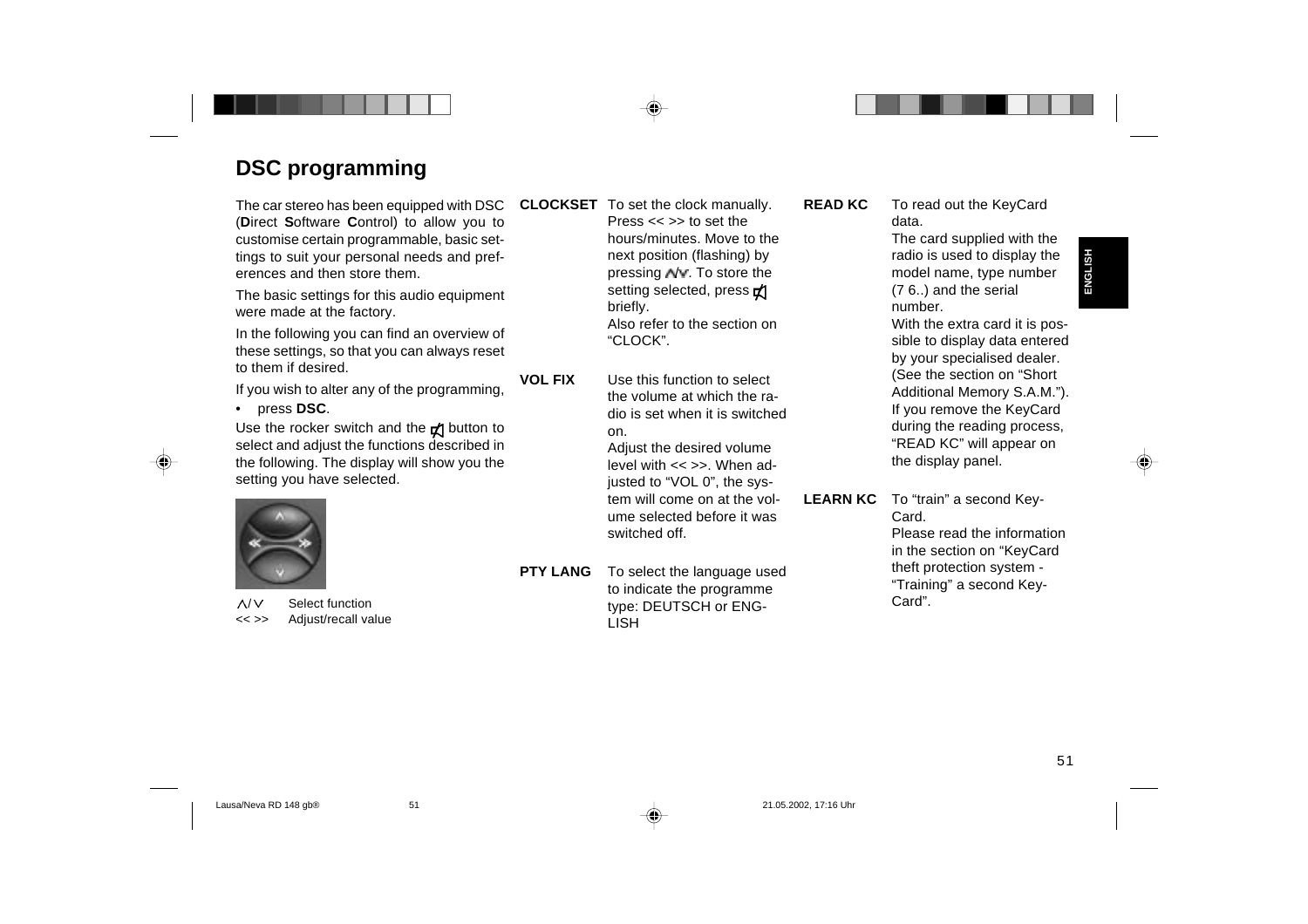| <b>LED ON</b> | Here you can choose be-<br>tween LED ON or LED OFF.<br>With LED ON, the KeyCard<br>tongue will flash for extra<br>anti-theft protection when<br>the unit has been switched<br>off and the KeyCard re-<br>moved.           | <b>TA VOL</b>      | To adjust the traffic an-<br>nouncement and warning<br>beep volume from between<br>0 to 66.<br>The message will then come<br>through at this volume, if the<br>standard volume is lower.<br>If the standard volume is set<br>higher than the TA VOL lev- |               | <b>AM ON/OFF</b> It is possible to block out<br>one or both of the AM wave-<br>bands (MW/LW).<br>This means you will select<br>only the wavebands you<br>want when you press BND:<br>$AM ON -$<br>all wavebands are available<br>MW OFF $- LW$ , FM only |
|---------------|---------------------------------------------------------------------------------------------------------------------------------------------------------------------------------------------------------------------------|--------------------|----------------------------------------------------------------------------------------------------------------------------------------------------------------------------------------------------------------------------------------------------------|---------------|----------------------------------------------------------------------------------------------------------------------------------------------------------------------------------------------------------------------------------------------------------|
| <b>BEEP</b>   | Acknowledgement tone for<br>all functions which require a<br>button to be pressed for                                                                                                                                     |                    | el, then the traffic report will<br>be played at the standard<br>volume.                                                                                                                                                                                 |               | LW OFF - MW, FM only<br>$AM$ OFF $-$ FM only                                                                                                                                                                                                             |
|               | more than one second.<br>The volume can be adjusted<br>from between 0 to 9.<br>$(0 = \text{off}).$                                                                                                                        | <b>SCANTIME</b>    | Use this function to set the<br>scan time for the radio or<br>CD player from 5 to 30 sec-<br>onds.                                                                                                                                                       |               | <b>LOUDNESS</b> Loudness - When listening<br>at a low level, the Loudness<br>function creates a more nat-<br>ural sound by boosting the<br>low frequency range.                                                                                          |
| LO-DX         | To adjust the seek tuning<br>sensitivity.<br>"LO" stands for local recep-                                                                                                                                                 | <b>STEREO/MONO</b> | Switch modes by pressing                                                                                                                                                                                                                                 |               | LOUD 1 - Low boost<br>LOUD 6 - Max. boost                                                                                                                                                                                                                |
|               | tion.<br>"DX" stands for distant re-<br>ception.<br>Select "LO 3" if you want to<br>receive strong stations in<br>the local area, select "DX 1"<br>if you want to tune into<br>weaker stations which are<br>further away. |                    | $<<$ >>.<br>The mode selected will ap-<br>pear briefly in the display.<br>The radio will begin with<br>STEREO playback each<br>time it is switched on.                                                                                                   | <b>LOW EQ</b> | Equaliser setting:<br>To activate the frequencies<br>and set the level for the low-<br>er frequency range.<br>Refer to the detailed instruc-<br>tions in the section on<br>"Equaliser setting".                                                          |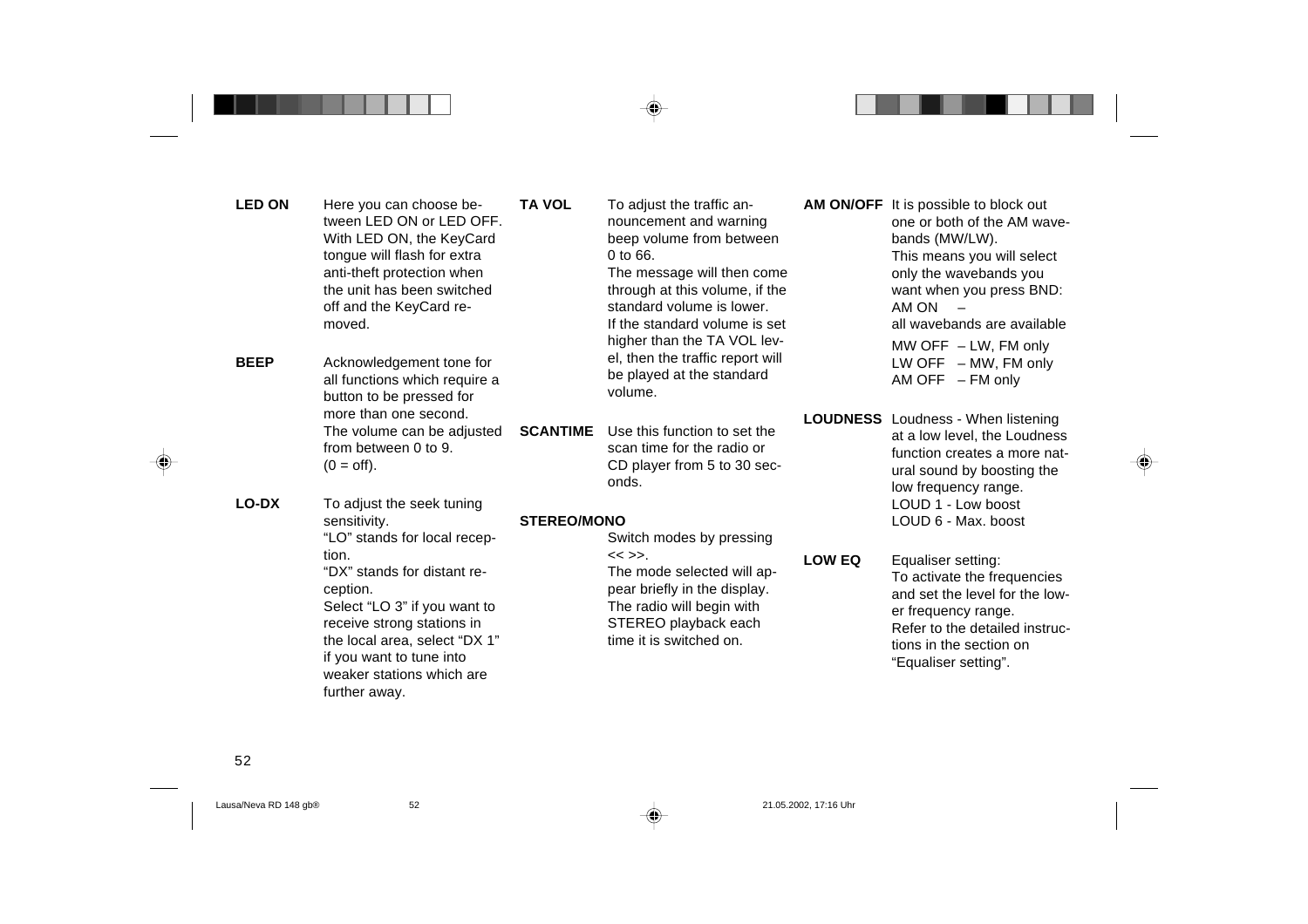# **Specifications**

#### **Overview of the DSC factory settings**

| <b>CLK MAN</b>                                                                                                                                                                                                                                                                                                                                                      | Switches off the hour cor-                                                                                   | <b>Amplifier</b>                                           |                                                                              |                                                                                                                                                                                                                                  |  |
|---------------------------------------------------------------------------------------------------------------------------------------------------------------------------------------------------------------------------------------------------------------------------------------------------------------------------------------------------------------------|--------------------------------------------------------------------------------------------------------------|------------------------------------------------------------|------------------------------------------------------------------------------|----------------------------------------------------------------------------------------------------------------------------------------------------------------------------------------------------------------------------------|--|
|                                                                                                                                                                                                                                                                                                                                                                     | rection function.<br>Read the information in the<br>section on "Clock, Deacti-<br>vating the hour correction | Output power:                                              | 4 x 23 W RMS power<br>acc. to DIN 45324 at<br>14.4V                          | <b>Blaupunkt</b><br>telephone hotline<br>ENGLISH                                                                                                                                                                                 |  |
| function".<br>To quit the DSC programming mode<br>and store the adjustment:<br>• Press DSC.<br><b>Overview of the DSC factory</b><br>settings<br><b>CLOCKSET</b>                                                                                                                                                                                                    |                                                                                                              | <b>Tuner</b><br>Wavebands:<br><b>FM</b><br><b>MW</b><br>LW | 4 x 35 W max. power<br>$87.5 - 108$ MHz<br>$531 - 1602$ kHz<br>153 - 279 kHz | <b>Address of the next service</b><br>centre in your vicinity<br>(only for Germany)<br>If you would like to know the address of<br>the next Blaupunkt service centre of<br>your area without having our service list<br>at hand: |  |
|                                                                                                                                                                                                                                                                                                                                                                     |                                                                                                              | FM sensitivity:                                            | $0.9 \mu V$ at 26 dB<br>signal-to-noise ratio                                | Find out your area code.<br>Then call the following chargeable                                                                                                                                                                   |  |
| $\Omega$<br><b>VOL FIX</b><br><b>PTY LANG</b><br><b>ENGLISH</b><br>READ KC<br><b>LEARN KC</b><br><b>LED</b><br>ON<br><b>BEEP</b><br>4<br>LO/DX<br>DX <sub>1</sub><br><b>TA VOL</b><br>30<br><b>SCANTIME</b><br>$10$ sec.<br><b>STEREO</b><br><b>ON</b><br>AM ON / OFF<br>AM ON<br><b>LOUDNESS</b><br>3<br>LOW EQ<br>0 dB/50 Hz<br>CLK AUTO / MAN<br><b>CLK AUTO</b> |                                                                                                              | FM frequency response:<br><b>CD player</b>                 | 20 - 16 000 Hz                                                               | phone number: 01 80 / 5 25 56 66.<br>Using the area code to be entered<br>you will be automatically given the<br>address and phone number of the<br>next Blaupunkt service centre. You                                           |  |
|                                                                                                                                                                                                                                                                                                                                                                     |                                                                                                              | Frequency response:                                        | 20 - 20 000 Hz                                                               | can also request this information<br>by fax.                                                                                                                                                                                     |  |
|                                                                                                                                                                                                                                                                                                                                                                     |                                                                                                              | Subject to modifications!                                  |                                                                              |                                                                                                                                                                                                                                  |  |

## **Amplifier**

### **Tuner**

| Wavebands:      |                                               |
|-----------------|-----------------------------------------------|
| FM              | $87.5 - 108$ MHz                              |
| МW              | $531 - 1602$ kHz                              |
| LW              | 153 – 279 kHz                                 |
| FM sensitivity: | $0.9 \mu V$ at 26 dB<br>signal-to-noise ratio |

## **CD player**

# **Blaupunkt telephone hotline**

#### **Address of the next service centre in your vicinity (only for Germany)**

- Find out your area code.
- Then call the following chargeable phone number: **01 80 / 5 25 56 66**.
- - Using the area code to be entered you will be automatically given the address and phone number of the next Blaupunkt service centre. You can also request this information by fax.